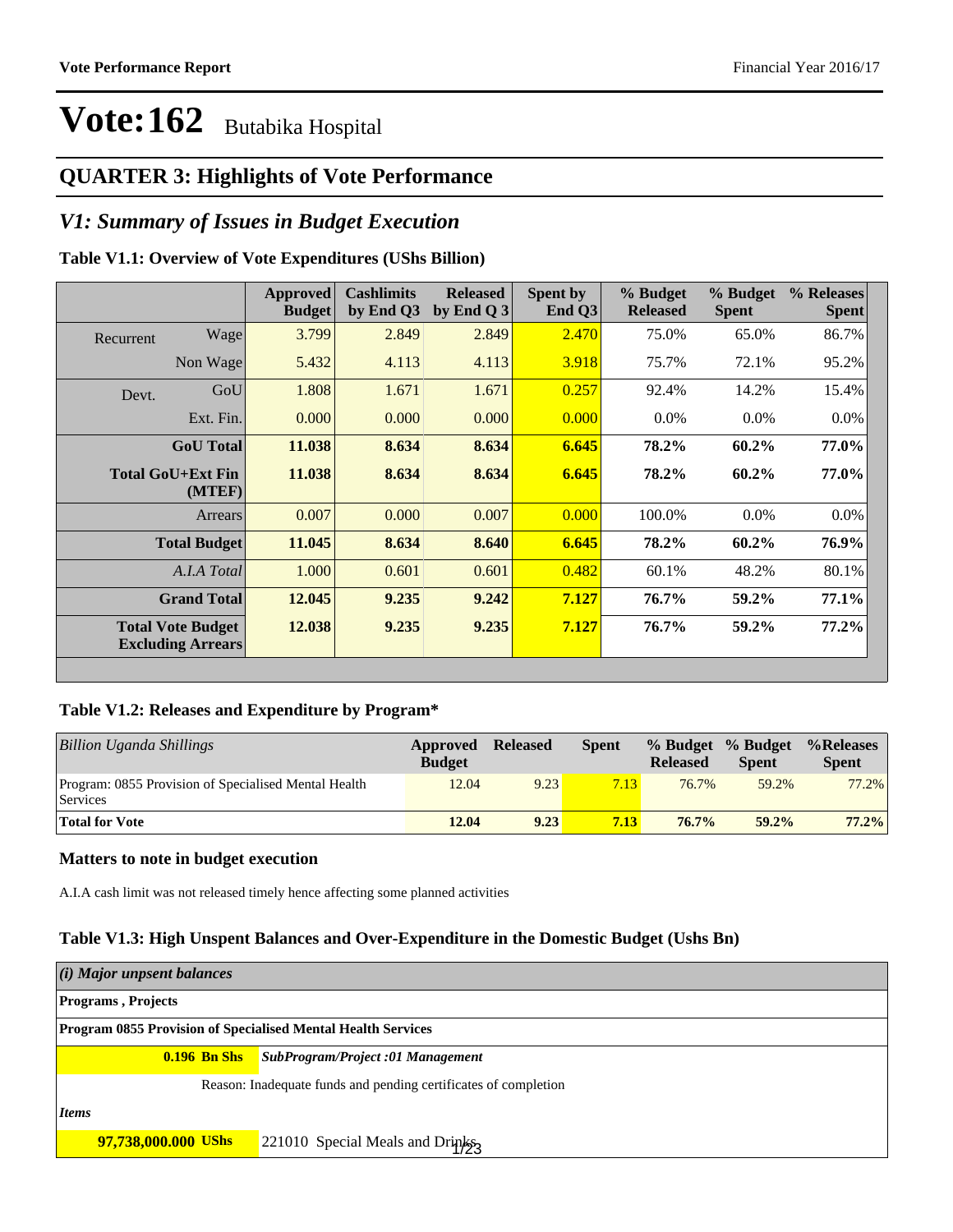## **QUARTER 3: Highlights of Vote Performance**

|                      |                     | Reason: All foodstuff delivered awaiting payment                            |
|----------------------|---------------------|-----------------------------------------------------------------------------|
| 26,920,217.000 UShs  |                     | 228003 Maintenance – Machinery, Equipment & Furniture                       |
|                      |                     | Reason: Pending certificate of completion                                   |
| 10,903,528.000 UShs  |                     | 228002 Maintenance - Vehicles                                               |
|                      |                     | Reason: Funds were inadequate pending additional release                    |
| 10,364,030.000 UShs  |                     | 227002 Travel abroad                                                        |
|                      |                     | Reason: Funds were inadequate pending additional release                    |
| 9,171,472.000 UShs   |                     | 228004 Maintenance - Other                                                  |
|                      |                     | Reason: Pending certificate of completion                                   |
|                      | <b>1.414 Bn Shs</b> | SubProgram/Project :0911 Butabika and health cente remodelling/construction |
|                      |                     | Reason: No completion certificate received                                  |
| Items                |                     |                                                                             |
| 977,398,494.000 UShs |                     | 312101 Non-Residential Buildings                                            |
|                      |                     | Reason: No completion certificate received                                  |
| 281,788,778.000 UShs |                     | 312203 Furniture & Fixtures                                                 |
|                      |                     | Reason: Furniture and fixtures delivered awaiting payment                   |
| 100,000,000.000 UShs |                     | 312202 Machinery and Equipment                                              |
|                      |                     | Reason: Equipment delivered awaiting payment                                |
| 50,000,000.000 UShs  |                     | 281503 Engineering and Design Studies & Plans for capital works             |
|                      |                     | Reason: Strategic plan being developed                                      |
| 4,520,000.000 UShs   |                     | 281504 Monitoring, Supervision & Appraisal of capital works                 |
|                      |                     | Reason: Works on going                                                      |
|                      |                     | $(iii)$ Expenditures in excess of the original approved budget              |

### *V2: Performance Highlights*

### **Table V2.1: Key Vote Output Indicators and Expenditures\***

| Vote, Vote Function<br><b>Key Output</b>                               | <b>Approved Budget and</b><br><b>Planned outputs</b> | <b>Cumulative Expenditure</b><br>and Performance | <b>Status and Reasons for</b><br>any Variation from Plans |
|------------------------------------------------------------------------|------------------------------------------------------|--------------------------------------------------|-----------------------------------------------------------|
| <b>Programme: 0855 Provision of Specialised Mental Health Services</b> |                                                      |                                                  |                                                           |
| Output: 085501 Administration and Management                           |                                                      |                                                  |                                                           |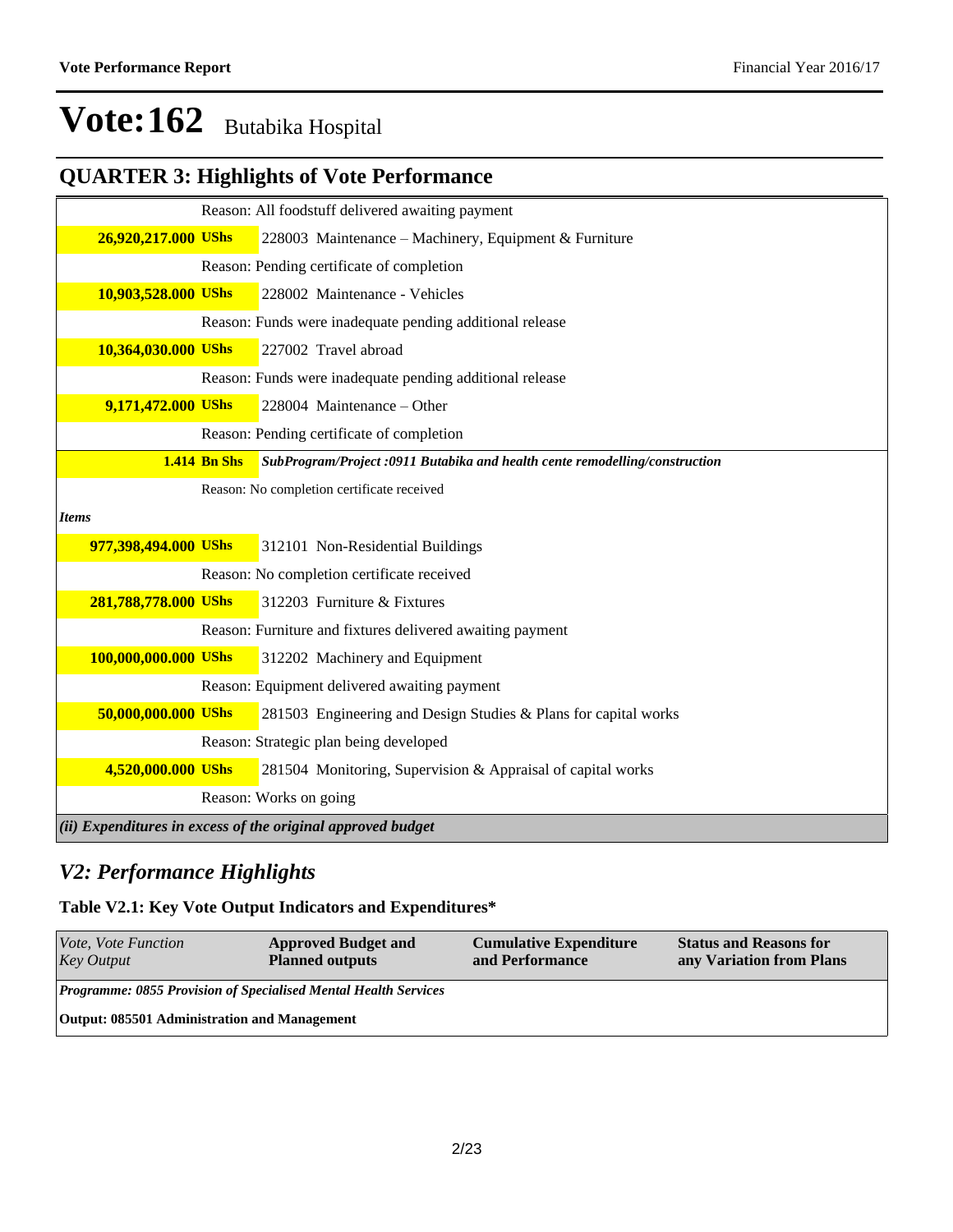## **QUARTER 3: Highlights of Vote Performance**

| Vote, Vote Function<br><b>Key Output</b>                        | <b>Approved Budget and</b><br><b>Planned outputs</b>                                                                                                                                                                    | <b>Cumulative Expenditure</b><br>and Performance                                                                                                                                                                                                                             | <b>Status and Reasons for</b><br>any Variation from Plans                                                                                                                                                                                                                                          |
|-----------------------------------------------------------------|-------------------------------------------------------------------------------------------------------------------------------------------------------------------------------------------------------------------------|------------------------------------------------------------------------------------------------------------------------------------------------------------------------------------------------------------------------------------------------------------------------------|----------------------------------------------------------------------------------------------------------------------------------------------------------------------------------------------------------------------------------------------------------------------------------------------------|
| Description of Performance:                                     | Salaries and allowances paid.<br>Utilities paid. Hospital<br>infrastructure and grounds<br>maintained. Vehicles, machinery<br>and equipment maintained. Staff<br>trained.                                               | 388 staff paid salaries and<br>allowances<br>3 Hospital Management board<br>meeting<br>8 Senior Management meetings<br>Staff medical expenses paid<br>Utilities paid<br>Hospital infrastructure and grounds<br>maintained. Vehicles<br>Machinery and equipment<br>maintained | No variation                                                                                                                                                                                                                                                                                       |
| Performance Indicators:                                         |                                                                                                                                                                                                                         |                                                                                                                                                                                                                                                                              |                                                                                                                                                                                                                                                                                                    |
| Output Cost: UShs Bn:                                           |                                                                                                                                                                                                                         | 5.996 UShs Bn:                                                                                                                                                                                                                                                               | 67.7%<br>4.062 % Budget Spent:                                                                                                                                                                                                                                                                     |
| <b>Output: 085502 Mental Health inpatient Services Provided</b> |                                                                                                                                                                                                                         |                                                                                                                                                                                                                                                                              |                                                                                                                                                                                                                                                                                                    |
| Description of Performance:                                     | 8,500 patients admitted.28, 000<br>investigations conducted in the lab, patients admitted<br>2,500 in x-ray and 2,000 in<br>ultrasound. All inpatients provided the lab<br>with 3 meals a day, uniforms and<br>beddings | 3,474 male and 2,306 female<br>1,133 conducted in ultrasound<br>All 3,792 inpatients provided with X-ray machine<br>3 meals a day<br>5,780 inpatients provided with<br>uniforms and beddings                                                                                 | Increase in Lab investigations was<br>due to availability of reagents and an<br>26,436 investigations conducted in HIV/AIDs Outreach activity carried<br>out outside the Hospital.<br>0 investigations conducted in x-ray There are no X-rays being carried<br>out because of the breakdown of the |
| Performance Indicators:                                         |                                                                                                                                                                                                                         |                                                                                                                                                                                                                                                                              |                                                                                                                                                                                                                                                                                                    |
| No. of investigations conducted 32500                           |                                                                                                                                                                                                                         | 26436                                                                                                                                                                                                                                                                        |                                                                                                                                                                                                                                                                                                    |
| Output Cost: UShs Bn:                                           |                                                                                                                                                                                                                         | 2.895 UShs Bn:                                                                                                                                                                                                                                                               | 72.2%<br>2.090 % Budget Spent:                                                                                                                                                                                                                                                                     |
| <b>Output: 085503 Long Term Planning for Mental Health</b>      |                                                                                                                                                                                                                         |                                                                                                                                                                                                                                                                              |                                                                                                                                                                                                                                                                                                    |
| Description of Performance:                                     | Mental Health Research<br>conducted.<br>(2 Short term research<br>undertakings)                                                                                                                                         | 1. Nutrition status among patients<br>in Butabika Hospital<br>2. Causes of death in Butabika<br>Hospital one year audit<br>Data is being collected for both                                                                                                                  | No variation                                                                                                                                                                                                                                                                                       |
| Performance Indicators:                                         |                                                                                                                                                                                                                         |                                                                                                                                                                                                                                                                              |                                                                                                                                                                                                                                                                                                    |
| Output Cost: UShs Bn:                                           |                                                                                                                                                                                                                         | 0.040 UShs Bn:                                                                                                                                                                                                                                                               | 0.026 % Budget Spent:<br>63.8%                                                                                                                                                                                                                                                                     |
| Output: 085504 Specialised Outpatient and PHC Services Provided |                                                                                                                                                                                                                         |                                                                                                                                                                                                                                                                              |                                                                                                                                                                                                                                                                                                    |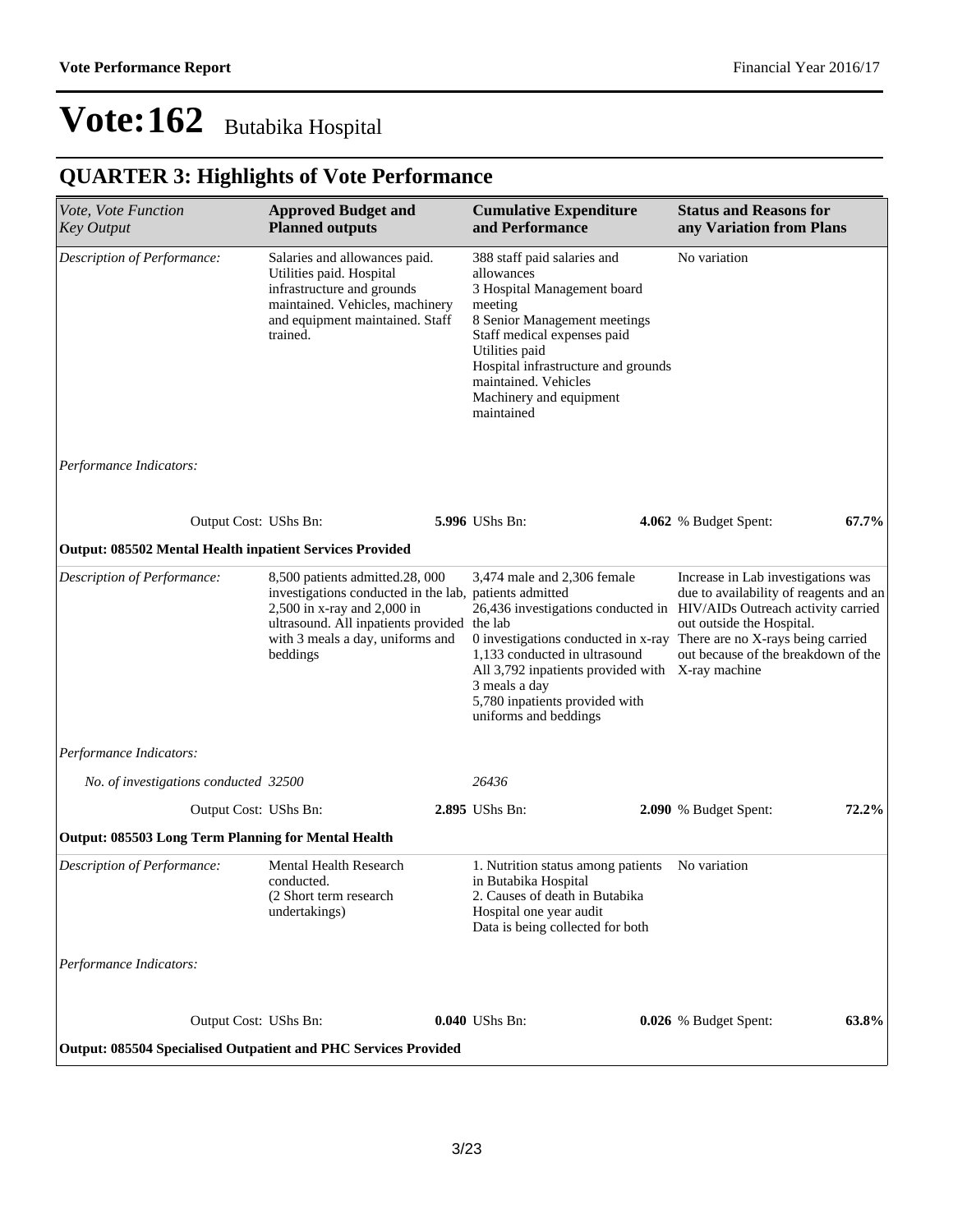## **QUARTER 3: Highlights of Vote Performance**

| Vote, Vote Function<br><b>Key Output</b>                                  | <b>Approved Budget and</b><br><b>Planned outputs</b>                                                                                                                                                                                                                                       | <b>Cumulative Expenditure</b><br>and Performance                                                                                                                                                                                                                                                                                                                                                           |  | <b>Status and Reasons for</b><br>any Variation from Plans      |         |
|---------------------------------------------------------------------------|--------------------------------------------------------------------------------------------------------------------------------------------------------------------------------------------------------------------------------------------------------------------------------------------|------------------------------------------------------------------------------------------------------------------------------------------------------------------------------------------------------------------------------------------------------------------------------------------------------------------------------------------------------------------------------------------------------------|--|----------------------------------------------------------------|---------|
| Description of Performance:                                               | 32,000 mental (Mental Health<br>clinic, Child Mental Health Clinic,<br>Alcohol and Drug Clinic, Trauma<br>unit) and $40,000$<br>Medicaloutpatients (general,<br>Dental, Orthopedic, Immunization,<br>Family planning, HIV/AIDS,<br>TB, STD, Eye clinic,<br>Theatre/minor) outpatients atte | 11,277 male and 10,965 female<br>attended to in the Mental Health<br>clinic<br>2,230 male and 1,873 female<br>attended to in the Adolescent<br>Mental Health Clinic<br>420 male and 22 female attended<br>to in the Alcohol and Drug Clinic<br>30,414 Medical (general, Dental,<br>Orthopedic, Family planning,<br>HIV/AIDS, TB, STD, Eye clinic,<br>Trauma unit Theatre/minor)<br>outpatients attended to |  | Some figures were erroneously<br>reported in the first quarter |         |
| Performance Indicators:                                                   |                                                                                                                                                                                                                                                                                            |                                                                                                                                                                                                                                                                                                                                                                                                            |  |                                                                |         |
| No. of out-patients in specialized 72000<br>clinics                       |                                                                                                                                                                                                                                                                                            | 57201                                                                                                                                                                                                                                                                                                                                                                                                      |  |                                                                |         |
| Output Cost: UShs Bn:                                                     |                                                                                                                                                                                                                                                                                            | 0.109 UShs Bn:                                                                                                                                                                                                                                                                                                                                                                                             |  | 0.080 % Budget Spent:                                          | 73.4%   |
| Output: 085505 Community Mental Health Services and Technical Supervision |                                                                                                                                                                                                                                                                                            |                                                                                                                                                                                                                                                                                                                                                                                                            |  |                                                                |         |
| Description of Performance:                                               | 60 outreach clinics conducted,<br>3200 patients seen, 24 visits to<br>regional mental units, and 900<br>patients resettled                                                                                                                                                                 | 45 outreach clinics conducted in<br>the areas of Nkokonjeru, Nansana,<br>Kitetika, Kawempe Katalemwa<br>and Kitebi<br>1,687 male and 1,333 female<br>patients seen in the clinics<br>16 visits to regional referral<br>hospitals mental health units.<br>Visited 2Moroto, Jinja, Mbarara,<br>Mubende, Lira, Soroti, Mbale,<br>Gulu and Kabale.<br>535 patients resettled                                   |  | Some figures were erroneously<br>reported in the first quarter |         |
| Performance Indicators:                                                   |                                                                                                                                                                                                                                                                                            |                                                                                                                                                                                                                                                                                                                                                                                                            |  |                                                                |         |
| No. of male and female patients 3200<br>seen in the outreach clinics      |                                                                                                                                                                                                                                                                                            | 3060                                                                                                                                                                                                                                                                                                                                                                                                       |  |                                                                |         |
| No. of Technical support 24<br>supervision visits conducted               |                                                                                                                                                                                                                                                                                            | 16                                                                                                                                                                                                                                                                                                                                                                                                         |  |                                                                |         |
| Output Cost: UShs Bn:                                                     |                                                                                                                                                                                                                                                                                            | <b>0.181</b> UShs Bn:                                                                                                                                                                                                                                                                                                                                                                                      |  | 0.123 % Budget Spent:                                          | 68.1%   |
| Output: 085576 Purchase of Office and ICT Equipment, including Software   |                                                                                                                                                                                                                                                                                            |                                                                                                                                                                                                                                                                                                                                                                                                            |  |                                                                |         |
| Description of Performance:                                               |                                                                                                                                                                                                                                                                                            | Work in progress                                                                                                                                                                                                                                                                                                                                                                                           |  | No variation                                                   |         |
| Performance Indicators:                                                   |                                                                                                                                                                                                                                                                                            |                                                                                                                                                                                                                                                                                                                                                                                                            |  |                                                                |         |
| Output Cost: UShs Bn:                                                     |                                                                                                                                                                                                                                                                                            | 0.020 UShs Bn:                                                                                                                                                                                                                                                                                                                                                                                             |  | 0.000 % Budget Spent:                                          | $0.0\%$ |
| Output: 085577 Purchase of Specialised Machinery & Equipment              |                                                                                                                                                                                                                                                                                            |                                                                                                                                                                                                                                                                                                                                                                                                            |  |                                                                |         |
| Description of Performance:                                               |                                                                                                                                                                                                                                                                                            | Biosafety cabinet and some<br>equipment delivered awaiting<br>payment                                                                                                                                                                                                                                                                                                                                      |  | No variation                                                   |         |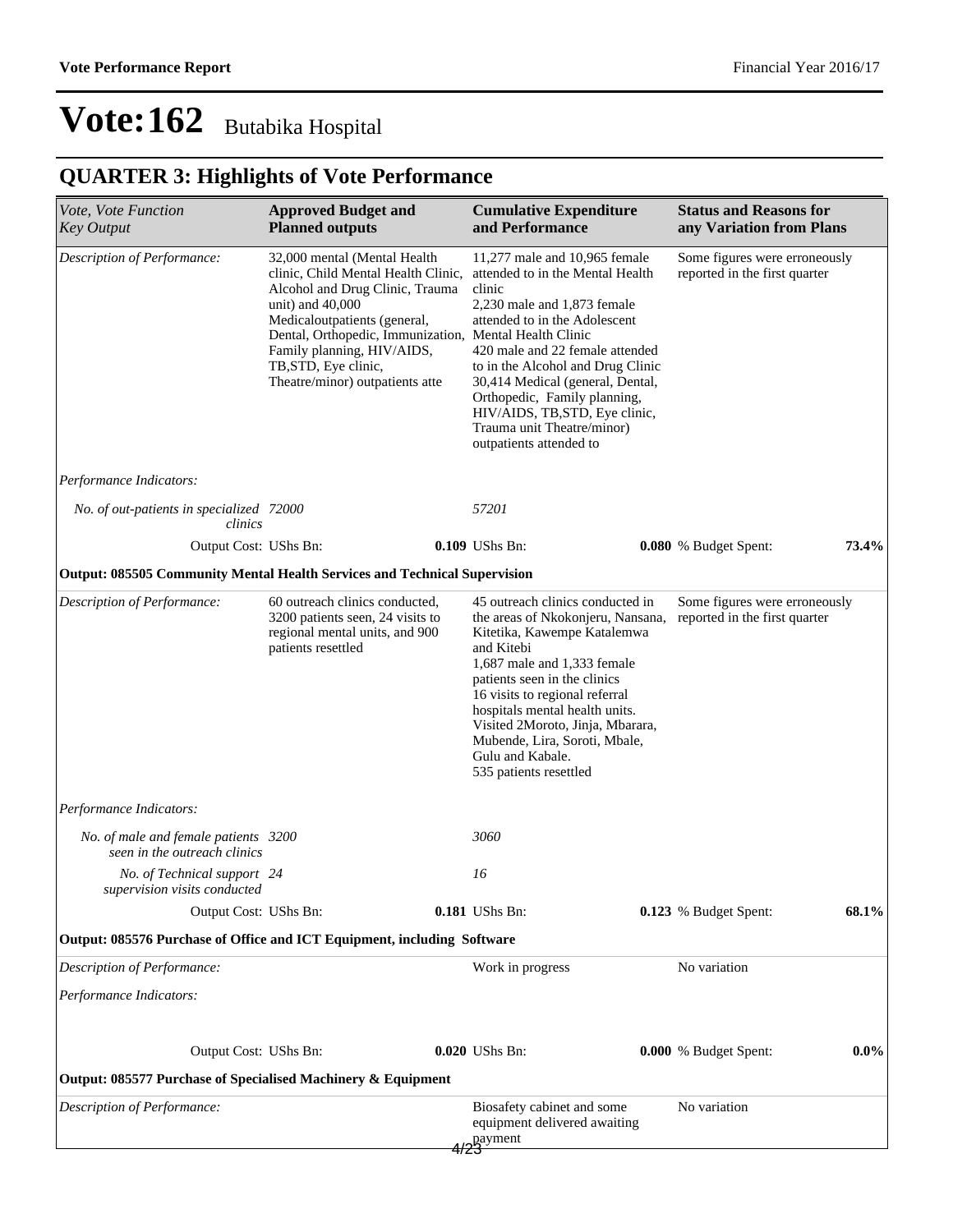### **QUARTER 3: Highlights of Vote Performance**

| Vote, Vote Function<br><b>Key Output</b>                                 | <b>Approved Budget and</b><br><b>Planned outputs</b> |  | <b>Cumulative Expenditure</b><br>and Performance                                                                   | <b>Status and Reasons for</b><br>any Variation from Plans |         |
|--------------------------------------------------------------------------|------------------------------------------------------|--|--------------------------------------------------------------------------------------------------------------------|-----------------------------------------------------------|---------|
| Performance Indicators:                                                  |                                                      |  |                                                                                                                    |                                                           |         |
|                                                                          |                                                      |  |                                                                                                                    |                                                           |         |
| Output Cost: UShs Bn:                                                    |                                                      |  | 0.100 UShs Bn:                                                                                                     | 0.000 % Budget Spent:                                     | $0.0\%$ |
| Output: 085578 Purchase of Office and Residential Furniture and Fittings |                                                      |  |                                                                                                                    |                                                           |         |
| Description of Performance:                                              |                                                      |  | Furniture and fittings delivered<br>awaiting payment                                                               | No variation                                              |         |
| Performance Indicators:                                                  |                                                      |  |                                                                                                                    |                                                           |         |
|                                                                          |                                                      |  |                                                                                                                    |                                                           |         |
| Output Cost: UShs Bn:                                                    |                                                      |  | 0.358 UShs Bn:                                                                                                     | 0.076 % Budget Spent:                                     | 21.3%   |
| <b>Output: 085580 Hospital Construction/rehabilitation</b>               |                                                      |  |                                                                                                                    |                                                           |         |
| Description of Performance:                                              | Expansion on the Alcohol and<br>Drug Unit            |  | Expansion of the private wing<br>completed and works on the<br>expansion of the Alcohol and Drug<br>Unit commenced | No variation                                              |         |
| Performance Indicators:                                                  |                                                      |  |                                                                                                                    |                                                           |         |
|                                                                          |                                                      |  |                                                                                                                    |                                                           |         |
| Output Cost: UShs Bn:                                                    |                                                      |  | 1.330 UShs Bn:                                                                                                     | 0.181 % Budget Spent:                                     | 13.6%   |
| <b>Program Cost:</b>                                                     | $UShs Bn$ :                                          |  | 11.038 UShs Bn:                                                                                                    | <b>6.638</b> % Budget Spent:                              | 60.1%   |
| <b>Total Cost for Vote:</b>                                              | UShs Bn:                                             |  | 11.038 UShs Bn:                                                                                                    | <b>6.638</b> % Budget Spent:                              | 60.1%   |

#### **Performance highlights for the Quarter**

- Construction of the Alcohol and Drug Unit
- Procurement of Kitchen utensils
- Procurement of furniture for the private wing
- Provision of mental health care (review and diagnosis, investigations, provision of medicine, food, dressing, and beddings)
- Provision of general out patient care.
- Community outreach clinics
- Resettlement of patients

#### Training of health workers and students in mental health care

### *V3: Details of Releases and Expenditure*

#### **Table V3.1: GoU Releases and Expenditure by Output\***

| <b>Billion Uganda Shillings</b>                                               | Approved<br><b>Budget</b> | <b>Released</b> | <b>Spent</b> | $%$ GoU<br><b>Budget</b><br><b>Released</b> | $%$ GoU<br><b>Budget</b><br><b>Spent</b> | $%$ GoU<br><b>Releases</b><br><b>Spent</b> |
|-------------------------------------------------------------------------------|---------------------------|-----------------|--------------|---------------------------------------------|------------------------------------------|--------------------------------------------|
| <b>Program 0855 Provision of Specialised Mental Health</b><br><b>Services</b> | 11.05                     | 8.64            | 6.65         | 78.2%                                       | $60.2\%$                                 | 76.9%                                      |
| <b>Class: Outputs Provided</b>                                                | 9.23                      | 6.96            | 6.39         | 75.4%                                       | $69.2\%$                                 | 91.7%                                      |
| 085501 Administration and Management                                          | 5/20                      | 4.51            | 4.06         | 75.2%                                       | 67.7%                                    | 90.1%                                      |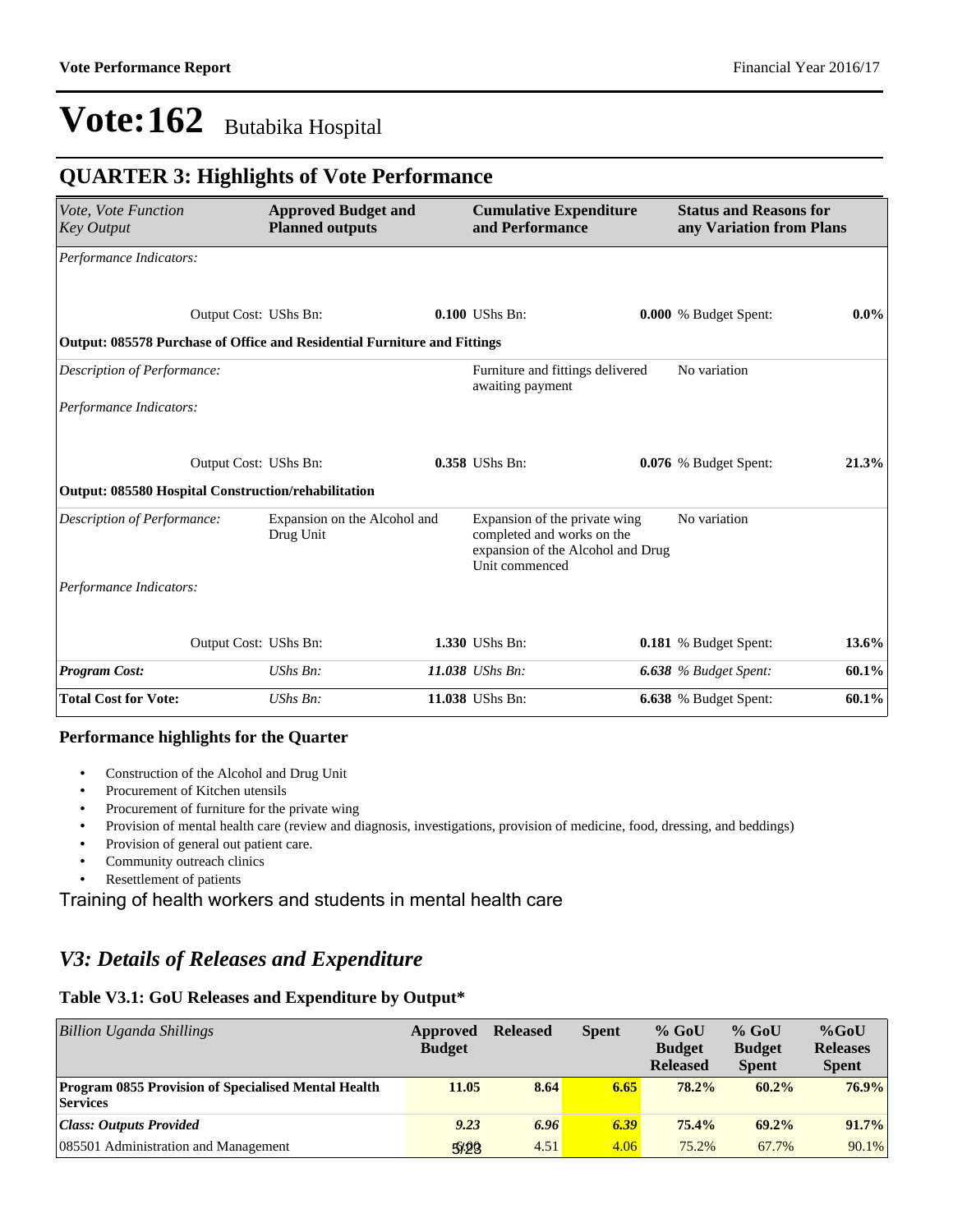## **QUARTER 3: Highlights of Vote Performance**

| <b>Billion Uganda Shillings</b>                                            | Approved<br><b>Budget</b> | <b>Released</b> | <b>Spent</b> | $%$ GoU<br><b>Budget</b><br><b>Released</b> | $%$ GoU<br><b>Budget</b><br><b>Spent</b> | $%$ GoU<br><b>Releases</b><br><b>Spent</b> |
|----------------------------------------------------------------------------|---------------------------|-----------------|--------------|---------------------------------------------|------------------------------------------|--------------------------------------------|
| 085502 Mental Health inpatient Services Provided                           | 2.90                      | 2.20            | 2.09         | 76.0%                                       | 72.2%                                    | 95.0%                                      |
| 085503 Long Term Planning for Mental Health                                | 0.04                      | 0.03            | 0.03         | 75.0%                                       | 63.8%                                    | 85.0%                                      |
| 085504 Specialised Outpatient and PHC Services Provided                    | 0.11                      | 0.08            | 0.08         | 75.0%                                       | 73.4%                                    | 97.9%                                      |
| 085505 Community Mental Health Services and Technical<br>Supervision       | 0.18                      | 0.14            | 0.12         | 75.0%                                       | 68.1%                                    | 90.8%                                      |
| 085506 Immunisation Services                                               | 0.01                      | 0.01            | 0.01         | 75.0%                                       | 74.8%                                    | 99.7%                                      |
| <b>Class: Capital Purchases</b>                                            | 1.81                      | 1.67            | 0.26         | 92.4%                                       | 14.2%                                    | 15.4%                                      |
| 085576 Purchase of Office and ICT Equipment, including<br>Software         | 0.02                      | 0.00            | 0.00         | $0.0\%$                                     | $0.0\%$                                  | 100.0%                                     |
| 085577 Purchase of Specialised Machinery & Equipment                       | 0.10                      | 0.10            | 0.00         | 100.0%                                      | $0.0\%$                                  | $0.0\%$                                    |
| 085578 Purchase of Office and Residential Furniture and<br><b>Fittings</b> | 0.36                      | 0.36            | 0.08         | 100.0%                                      | 21.3%                                    | 21.3%                                      |
| 085580 Hospital Construction/rehabilitation                                | 1.33                      | 1.21            | 0.18         | 91.2%                                       | 13.6%                                    | 14.9%                                      |
| <b>Class: Arrears</b>                                                      | 0.01                      | 0.01            | 0.00         | 100.0%                                      | $0.0\%$                                  | $0.0\%$                                    |
| 085599 Arrears                                                             | 0.01                      | 0.01            | 0.00         | 100.0%                                      | $0.0\%$                                  | $0.0\%$                                    |
| <b>Total for Vote</b>                                                      | 11.05                     | 8.64            | 6.65         | 78.2%                                       | 60.2%                                    | 76.9%                                      |

### **Table V3.2: 2016/17 GoU Expenditure by Item**

| <b>Billion Uganda Shillings</b>                          | Approved<br><b>Budget</b> | <b>Released</b> | <b>Spent</b> | $%$ GoU<br><b>Budget</b><br><b>Released</b> | $%$ GoU<br><b>Budget</b><br><b>Spent</b> | %GoU<br><b>Releases</b><br><b>Spent</b> |
|----------------------------------------------------------|---------------------------|-----------------|--------------|---------------------------------------------|------------------------------------------|-----------------------------------------|
| <b>Class: Outputs Provided</b>                           | 9.23                      | 6.96            | 6.39         | 75.4%                                       | 69.2%                                    | 91.7%                                   |
| 211101 General Staff Salaries                            | 3.80                      | 2.85            | 2.47         | 75.0%                                       | 65.0%                                    | 86.7%                                   |
| 211103 Allowances                                        | 0.16                      | 0.12            | 0.12         | 75.0%                                       | 74.9%                                    | 99.9%                                   |
| 212102 Pension for General Civil Service                 | 0.18                      | 0.13            | 0.13         | 75.0%                                       | 75.0%                                    | 99.9%                                   |
| 213001 Medical expenses (To employees)                   | 0.01                      | 0.01            | 0.01         | 75.0%                                       | 75.0%                                    | 100.0%                                  |
| 213002 Incapacity, death benefits and funeral expenses   | 0.01                      | 0.01            | 0.01         | 75.0%                                       | 70.2%                                    | 93.6%                                   |
| 213004 Gratuity Expenses                                 | 0.16                      | 0.12            | 0.11         | 75.0%                                       | 71.9%                                    | 95.8%                                   |
| 221001 Advertising and Public Relations                  | 0.01                      | 0.01            | 0.00         | 75.0%                                       | 50.0%                                    | 66.7%                                   |
| 221002 Workshops and Seminars                            | 0.01                      | 0.01            | 0.01         | 75.0%                                       | 49.7%                                    | 66.2%                                   |
| 221003 Staff Training                                    | 0.04                      | 0.03            | 0.02         | 75.0%                                       | 56.1%                                    | 74.8%                                   |
| 221006 Commissions and related charges                   | 0.03                      | 0.02            | 0.02         | 75.0%                                       | 75.0%                                    | 100.0%                                  |
| 221007 Books, Periodicals & Newspapers                   | 0.01                      | 0.01            | 0.01         | 75.0%                                       | 71.6%                                    | 95.4%                                   |
| 221008 Computer supplies and Information Technology (IT) | 0.03                      | 0.02            | 0.02         | 75.0%                                       | 58.9%                                    | 78.6%                                   |
| 221009 Welfare and Entertainment                         | 0.03                      | 0.02            | 0.02         | 75.0%                                       | 67.3%                                    | 89.8%                                   |
| 221010 Special Meals and Drinks                          | 1.94                      | 1.47            | 1.38         | 76.0%                                       | 71.0%                                    | 93.4%                                   |
| 221011 Printing, Stationery, Photocopying and Binding    | 0.11                      | 0.08            | 0.08         | 75.0%                                       | 74.4%                                    | 99.2%                                   |
| 221012 Small Office Equipment                            | 0.02                      | 0.02            | 0.02         | 75.0%                                       | 75.0%                                    | 100.0%                                  |
| 221016 IFMS Recurrent costs                              | 0.01                      | 0.01            | 0.01         | 75.0%                                       | 72.8%                                    | 97.1%                                   |
| 221017 Subscriptions                                     | 0.00                      | 0.00            | 0.00         | 75.0%                                       | 41.7%                                    | 55.6%                                   |
| 222001 Telecommunications                                | 0.02                      | 0.02            | 0.02         | 75.0%                                       | 75.0%                                    | 100.0%                                  |
| 223004 Guard and Security services                       | 6/23                      | 0.01            | 0.01         | 75.0%                                       | 52.8%                                    | 70.3%                                   |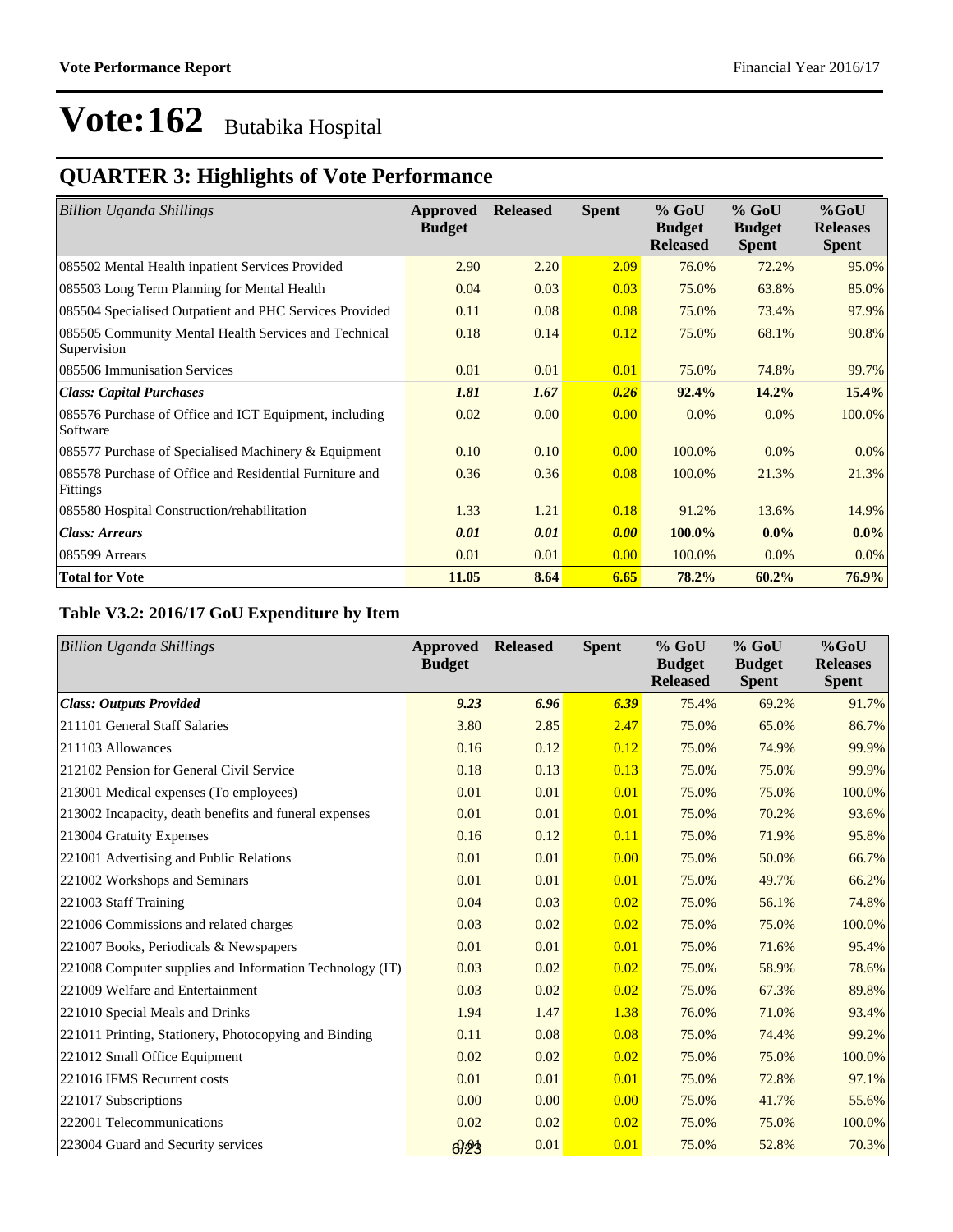### **QUARTER 3: Highlights of Vote Performance**

| 223005 Electricity                                                 | 0.17  | 0.13 | 0.13 | 75.0%  | 75.0% | 100.0% |
|--------------------------------------------------------------------|-------|------|------|--------|-------|--------|
| 223006 Water                                                       | 0.16  | 0.12 | 0.12 | 75.0%  | 75.0% | 100.0% |
| 223007 Other Utilities- (fuel, gas, firewood, charcoal)            | 0.05  | 0.04 | 0.04 | 75.0%  | 74.0% | 98.7%  |
| 224004 Cleaning and Sanitation                                     | 0.47  | 0.36 | 0.35 | 77.1%  | 75.5% | 97.8%  |
| 224005 Uniforms, Beddings and Protective Gear                      | 0.38  | 0.28 | 0.28 | 75.0%  | 74.3% | 99.1%  |
| 227001 Travel inland                                               | 0.06  | 0.05 | 0.05 | 75.0%  | 75.0% | 100.0% |
| 227002 Travel abroad                                               | 0.04  | 0.03 | 0.02 | 75.0%  | 47.7% | 63.6%  |
| 227004 Fuel, Lubricants and Oils                                   | 0.18  | 0.13 | 0.13 | 75.0%  | 75.0% | 100.0% |
| 228001 Maintenance - Civil                                         | 0.66  | 0.51 | 0.51 | 76.5%  | 76.5% | 100.0% |
| 228002 Maintenance - Vehicles                                      | 0.10  | 0.08 | 0.06 | 75.0%  | 64.1% | 85.5%  |
| 228003 Maintenance - Machinery, Equipment & Furniture              | 0.18  | 0.13 | 0.11 | 75.0%  | 59.9% | 79.8%  |
| 228004 Maintenance – Other                                         | 0.20  | 0.15 | 0.14 | 75.0%  | 70.3% | 93.8%  |
| <b>Class: Capital Purchases</b>                                    | 1.81  | 1.67 | 0.26 | 92.4%  | 14.2% | 15.4%  |
| 281503 Engineering and Design Studies & Plans for capital<br>works | 0.10  | 0.06 | 0.01 | 58.0%  | 8.0%  | 13.8%  |
| 281504 Monitoring, Supervision & Appraisal of capital<br>works     | 0.03  | 0.02 | 0.02 | 75.0%  | 59.9% | 79.9%  |
| 312101 Non-Residential Buildings                                   | 1.20  | 1.13 | 0.16 | 94.4%  | 12.9% | 13.7%  |
| 312202 Machinery and Equipment                                     | 0.12  | 0.10 | 0.00 | 83.3%  | 0.0%  | 0.0%   |
| 312203 Furniture & Fixtures                                        | 0.36  | 0.36 | 0.08 | 100.0% | 21.3% | 21.3%  |
| <b>Class: Arrears</b>                                              | 0.01  | 0.01 | 0.00 | 100.0% | 0.0%  | 0.0%   |
| 321608 Pension arrears (Budgeting)                                 | 0.01  | 0.01 | 0.00 | 100.0% | 0.0%  | 0.0%   |
| <b>Total for Vote</b>                                              | 11.05 | 8.64 | 6.65 | 78.2%  | 60.2% | 76.9%  |

### **Table V3.3: GoU Releases and Expenditure by Project and Programme\***

| <b>Billion Uganda Shillings</b>                                        | Approved<br><b>Budget</b> | <b>Released</b> | <b>Spent</b> | $%$ GoU<br><b>Budget</b><br><b>Released</b> | $%$ GoU<br><b>Budget</b><br><b>Spent</b> | $%$ GoU<br><b>Releases</b><br><b>Spent</b> |
|------------------------------------------------------------------------|---------------------------|-----------------|--------------|---------------------------------------------|------------------------------------------|--------------------------------------------|
| Program 0855 Provision of Specialised Mental Health<br><b>Services</b> | 11.05                     | 8.64            | 6.65         | 78.2%                                       | $60.2\%$                                 | 76.9%                                      |
| Recurrent SubProgrammes                                                |                           |                 |              |                                             |                                          |                                            |
| 01 Management                                                          | 9.22                      | 6.96            | 6.38         | 75.5%                                       | 69.2%                                    | 91.7%                                      |
| 02 Internal Audit Section                                              | 0.02                      | 0.01            | 0.01         | 75.0%                                       | 57.9%                                    | 77.2%                                      |
| Development Projects                                                   |                           |                 |              |                                             |                                          |                                            |
| 0911 Butabika and health cente remodelling/construction                | 1.81                      | 1.67            | 0.26         | 92.4%                                       | 14.2%                                    | 15.4%                                      |
| <b>Total for Vote</b>                                                  | 11.05                     | 8.64            | 6.65         | 78.2%                                       | 60.2%                                    | 76.9%                                      |

### **Table V3.4: External Financing Releases and Expenditure by Sub Programme**

| Billion Uganda Shillings | <b>Approved Released</b> |  |                 |              | Spent % Budget % Budget % Releases |
|--------------------------|--------------------------|--|-----------------|--------------|------------------------------------|
|                          | <b>Budget</b>            |  | <b>Released</b> | <b>Spent</b> | <b>Spent</b>                       |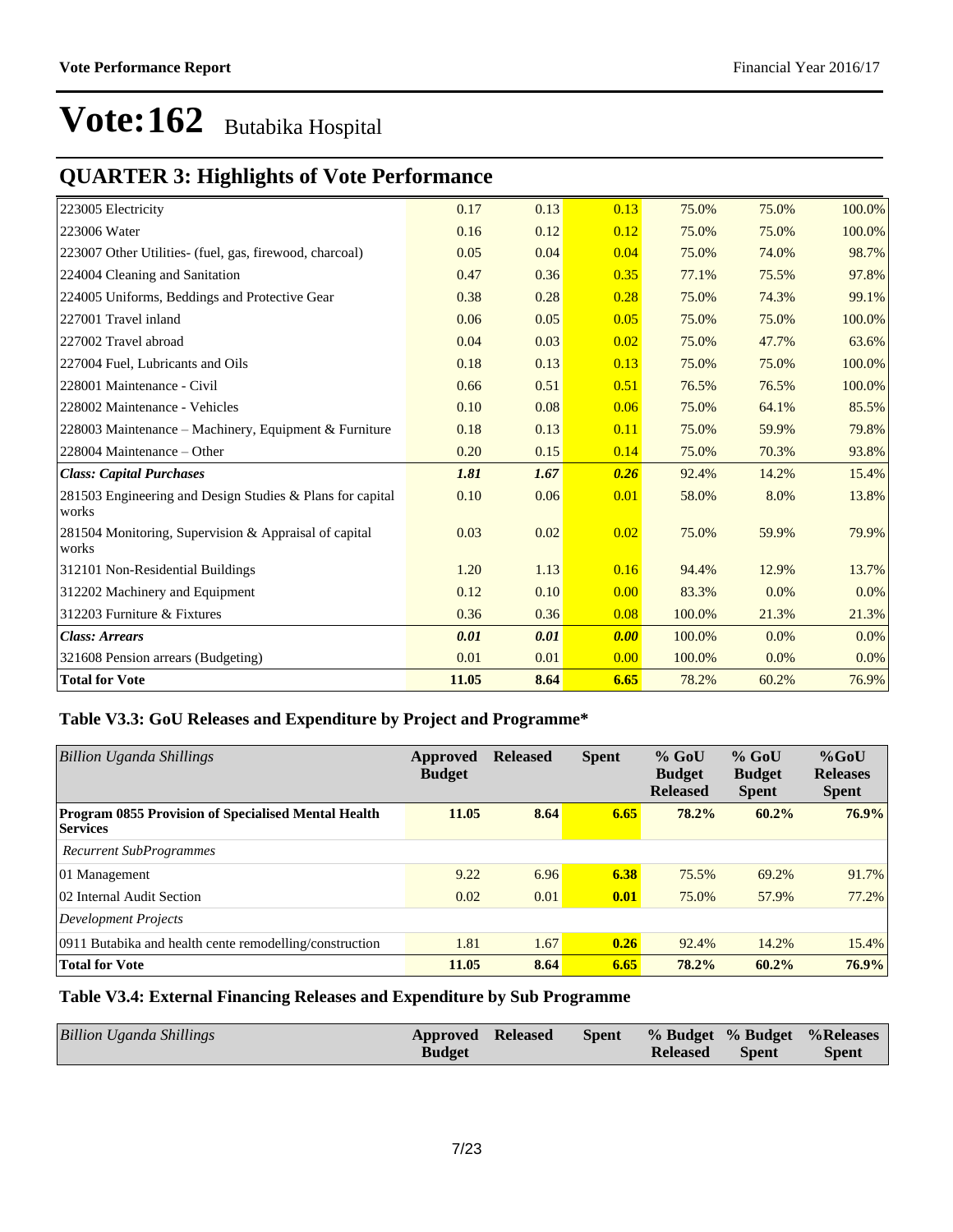### **QUARTER 3: Cumulative Outputs and Expenditure by End of Quarter**

| <b>Annual Planned Outputs</b> | <b>Cumulative Outputs Achieved by</b> | <b>Cumulative Expenditures made by</b> | UShs            |
|-------------------------------|---------------------------------------|----------------------------------------|-----------------|
|                               | <b>End of Ouarter</b>                 | the End of the Ouarter to              | <i>Thousand</i> |
|                               |                                       | <b>Deliver Cumulative Outputs</b>      |                 |

#### **Program: 55 Provision of Specialised Mental Health Services**

*Recurrent Programmes*

**Subprogram: 01 Management**

*Outputs Provided*

#### **Output: 01 Administration and Management**

Salaries and allowances paid. Utilities paid. Hospital infrastructure and grounds maintained. Vehicles, machinery and equipment maintained. Staff trained.

388 staff paid salaries and allowances 3 Hospital Management board meeting 8 Senior Management meetings Staff medical expenses paid Utilities paid Hospital infrastructure and grounds maintained. Vehicles Machinery and equipment maintained

| <b>Item</b>                                                 | Spent     |
|-------------------------------------------------------------|-----------|
| 211101 General Staff Salaries                               | 2,465,108 |
| 211103 Allowances                                           | 324,597   |
| 212102 Pension for General Civil Service                    | 132,850   |
| 213001 Medical expenses (To employees)                      | 16,416    |
| 213002 Incapacity, death benefits and funeral<br>expenses   | 15,539    |
| 213004 Gratuity Expenses                                    | 114,435   |
| 221001 Advertising and Public Relations                     | 2,498     |
| 221003 Staff Training                                       | 4,770     |
| 221006 Commissions and related charges                      | 19,793    |
| 221007 Books, Periodicals & Newspapers                      | 3,713     |
| 221008 Computer supplies and Information<br>Technology (IT) | 12,136    |
| 221009 Welfare and Entertainment                            | 13,841    |
| 221011 Printing, Stationery, Photocopying and<br>Binding    | 61,877    |
| 221016 IFMS Recurrent costs                                 | 7,280     |
| 221017 Subscriptions                                        | 2,000     |
| 222001 Telecommunications                                   | 7,491     |
| 223004 Guard and Security services                          | 5,748     |
| 223005 Electricity                                          | 125,888   |
| 223006 Water                                                | 122,400   |
| 223007 Other Utilities- (fuel, gas, firewood,<br>charcoal)  | 35,672    |
| 224004 Cleaning and Sanitation                              | 27,828    |
| 227001 Travel inland                                        | 14,989    |
| 227002 Travel abroad                                        | 18,129    |
| 227004 Fuel, Lubricants and Oils                            | 42,529    |
| 228001 Maintenance - Civil                                  | 540,786   |
| 228002 Maintenance - Vehicles                               | 46,300    |
| 228003 Maintenance - Machinery, Equipment<br>& Furniture    | 106,510   |
| 228004 Maintenance – Other                                  | 138,429   |

*Reasons for Variation in performance*

No variation

**Total 4,429,552**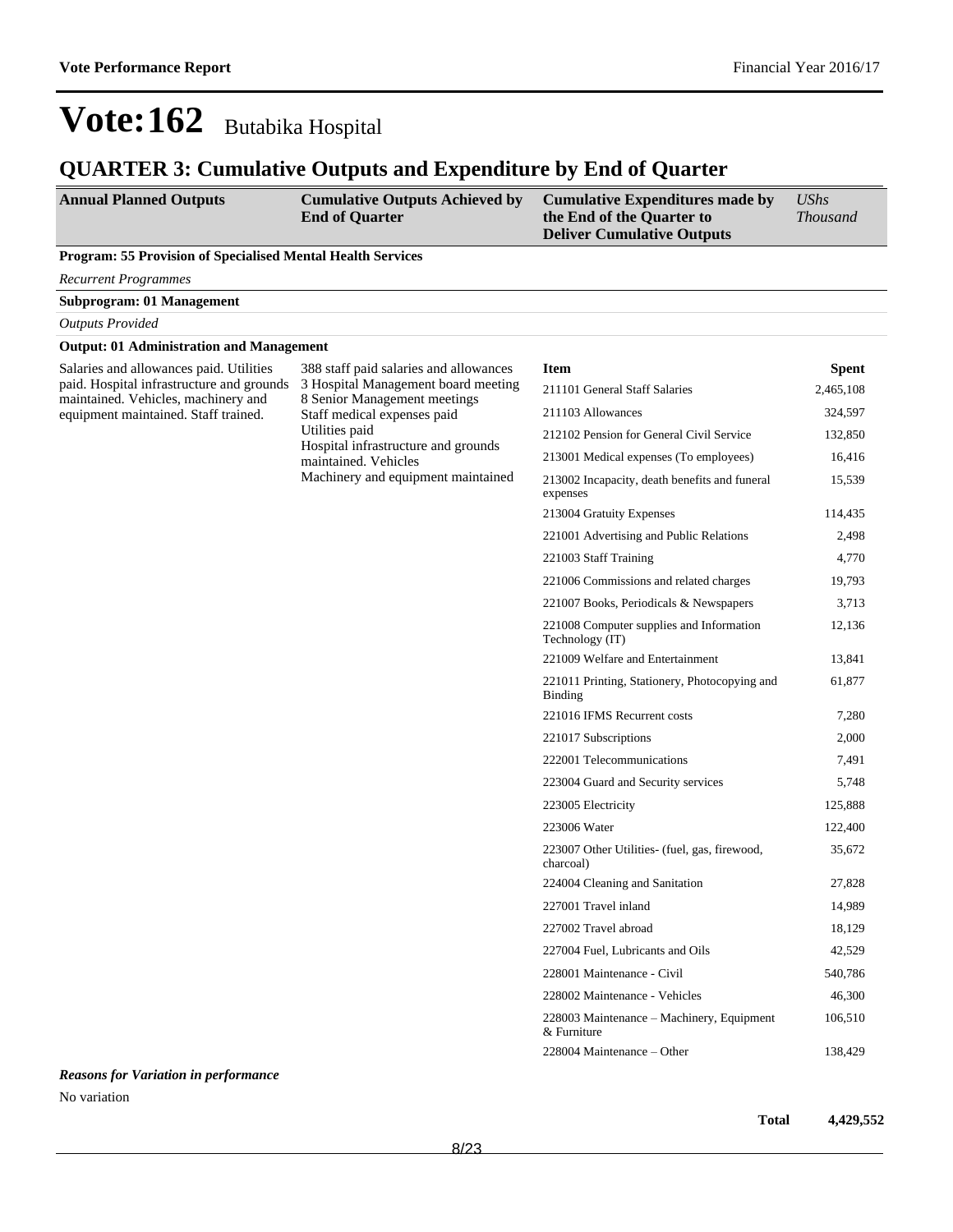### **QUARTER 3: Cumulative Outputs and Expenditure by End of Quarter**

| <b>Annual Planned Outputs</b>                                                       | <b>Cumulative Outputs Achieved by</b><br><b>End of Quarter</b>       | <b>Cumulative Expenditures made by</b><br>the End of the Quarter to<br><b>Deliver Cumulative Outputs</b>                                                                                                                                                                                                                                                                                                                                                                                                                                                                                                                                                                                                                                                                                                                  | <b>UShs</b><br><b>Thousand</b> |
|-------------------------------------------------------------------------------------|----------------------------------------------------------------------|---------------------------------------------------------------------------------------------------------------------------------------------------------------------------------------------------------------------------------------------------------------------------------------------------------------------------------------------------------------------------------------------------------------------------------------------------------------------------------------------------------------------------------------------------------------------------------------------------------------------------------------------------------------------------------------------------------------------------------------------------------------------------------------------------------------------------|--------------------------------|
|                                                                                     |                                                                      | Wage Recurrent                                                                                                                                                                                                                                                                                                                                                                                                                                                                                                                                                                                                                                                                                                                                                                                                            | 2,465,108                      |
|                                                                                     |                                                                      | Non Wage Recurrent                                                                                                                                                                                                                                                                                                                                                                                                                                                                                                                                                                                                                                                                                                                                                                                                        | 1,587,826                      |
|                                                                                     |                                                                      | AIA                                                                                                                                                                                                                                                                                                                                                                                                                                                                                                                                                                                                                                                                                                                                                                                                                       | 376,618                        |
| <b>Output: 02 Mental Health inpatient Services Provided</b>                         |                                                                      |                                                                                                                                                                                                                                                                                                                                                                                                                                                                                                                                                                                                                                                                                                                                                                                                                           |                                |
| 8,500 patients admitted.28, 000                                                     | 3,474 male and 2,306 female patients                                 | <b>Item</b>                                                                                                                                                                                                                                                                                                                                                                                                                                                                                                                                                                                                                                                                                                                                                                                                               | <b>Spent</b>                   |
| investigations conducted in the lab, 2,500<br>in x-ray and 2,000 in ultrasound. All | admitted<br>26,436 investigations conducted in the lab               | 211103 Allowances                                                                                                                                                                                                                                                                                                                                                                                                                                                                                                                                                                                                                                                                                                                                                                                                         | 12,726                         |
| inpatients provided with 3 meals a day,                                             |                                                                      | 213001 Medical expenses (To employees)<br>213002 Incapacity, death benefits and funeral<br>expenses<br>221001 Advertising and Public Relations<br>221003 Staff Training<br>221007 Books, Periodicals & Newspapers<br>221008 Computer supplies and Information<br>Technology (IT)<br>221009 Welfare and Entertainment<br>221010 Special Meals and Drinks<br>221011 Printing, Stationery, Photocopying and<br><b>Binding</b><br>221012 Small Office Equipment<br>222001 Telecommunications<br>223004 Guard and Security services<br>224001 Medical and Agricultural supplies<br>224004 Cleaning and Sanitation<br>224005 Uniforms, Beddings and Protective<br>Gear<br>227001 Travel inland<br>227004 Fuel, Lubricants and Oils<br>228002 Maintenance - Vehicles<br>228003 Maintenance - Machinery, Equipment<br>& Furniture | 641                            |
| uniforms and beddings                                                               | 0 investigations conducted in x-ray<br>1,133 conducted in ultrasound |                                                                                                                                                                                                                                                                                                                                                                                                                                                                                                                                                                                                                                                                                                                                                                                                                           | 1,000                          |
|                                                                                     | All 3,792 inpatients provided with 3<br>meals a day                  | 3,491                                                                                                                                                                                                                                                                                                                                                                                                                                                                                                                                                                                                                                                                                                                                                                                                                     |                                |
| 5,780 inpatients provided with uniforms                                             |                                                                      | 1,500                                                                                                                                                                                                                                                                                                                                                                                                                                                                                                                                                                                                                                                                                                                                                                                                                     |                                |
|                                                                                     | and beddings                                                         |                                                                                                                                                                                                                                                                                                                                                                                                                                                                                                                                                                                                                                                                                                                                                                                                                           | 3,450                          |
|                                                                                     |                                                                      |                                                                                                                                                                                                                                                                                                                                                                                                                                                                                                                                                                                                                                                                                                                                                                                                                           | 1,948                          |
|                                                                                     |                                                                      |                                                                                                                                                                                                                                                                                                                                                                                                                                                                                                                                                                                                                                                                                                                                                                                                                           | 19,412                         |
|                                                                                     |                                                                      |                                                                                                                                                                                                                                                                                                                                                                                                                                                                                                                                                                                                                                                                                                                                                                                                                           | 1,377,067                      |
|                                                                                     |                                                                      |                                                                                                                                                                                                                                                                                                                                                                                                                                                                                                                                                                                                                                                                                                                                                                                                                           | 28,133                         |
|                                                                                     |                                                                      |                                                                                                                                                                                                                                                                                                                                                                                                                                                                                                                                                                                                                                                                                                                                                                                                                           | 18,665                         |
|                                                                                     |                                                                      |                                                                                                                                                                                                                                                                                                                                                                                                                                                                                                                                                                                                                                                                                                                                                                                                                           | 2,998                          |
|                                                                                     |                                                                      |                                                                                                                                                                                                                                                                                                                                                                                                                                                                                                                                                                                                                                                                                                                                                                                                                           | 5,500                          |
|                                                                                     |                                                                      |                                                                                                                                                                                                                                                                                                                                                                                                                                                                                                                                                                                                                                                                                                                                                                                                                           | 43,353                         |
|                                                                                     |                                                                      |                                                                                                                                                                                                                                                                                                                                                                                                                                                                                                                                                                                                                                                                                                                                                                                                                           | 347,429                        |
|                                                                                     |                                                                      |                                                                                                                                                                                                                                                                                                                                                                                                                                                                                                                                                                                                                                                                                                                                                                                                                           | 281,508                        |
|                                                                                     |                                                                      |                                                                                                                                                                                                                                                                                                                                                                                                                                                                                                                                                                                                                                                                                                                                                                                                                           | 13,496                         |
|                                                                                     |                                                                      |                                                                                                                                                                                                                                                                                                                                                                                                                                                                                                                                                                                                                                                                                                                                                                                                                           | 23,841                         |
|                                                                                     |                                                                      |                                                                                                                                                                                                                                                                                                                                                                                                                                                                                                                                                                                                                                                                                                                                                                                                                           | 5,247                          |
|                                                                                     |                                                                      |                                                                                                                                                                                                                                                                                                                                                                                                                                                                                                                                                                                                                                                                                                                                                                                                                           | 3,905                          |

#### *Reasons for Variation in performance*

Increase in Lab investigations was due to availability of reagents and an HIV/AIDs Outreach activity carried out outside the Hospital. There are no X-rays being carried out because of the breakdown of the X-ray machine

| 2,195,307      | <b>Total</b>                                                            |
|----------------|-------------------------------------------------------------------------|
| $\overline{0}$ | Wage Recurrent                                                          |
| 2,090,412      | Non Wage Recurrent                                                      |
| 104,895        | AIA                                                                     |
|                | $\alpha$ , $\alpha$ , $\pi$ , $\alpha$ , $\alpha$ , $\alpha$ , $\alpha$ |

**Output: 03 Long Term Planning for Mental Health**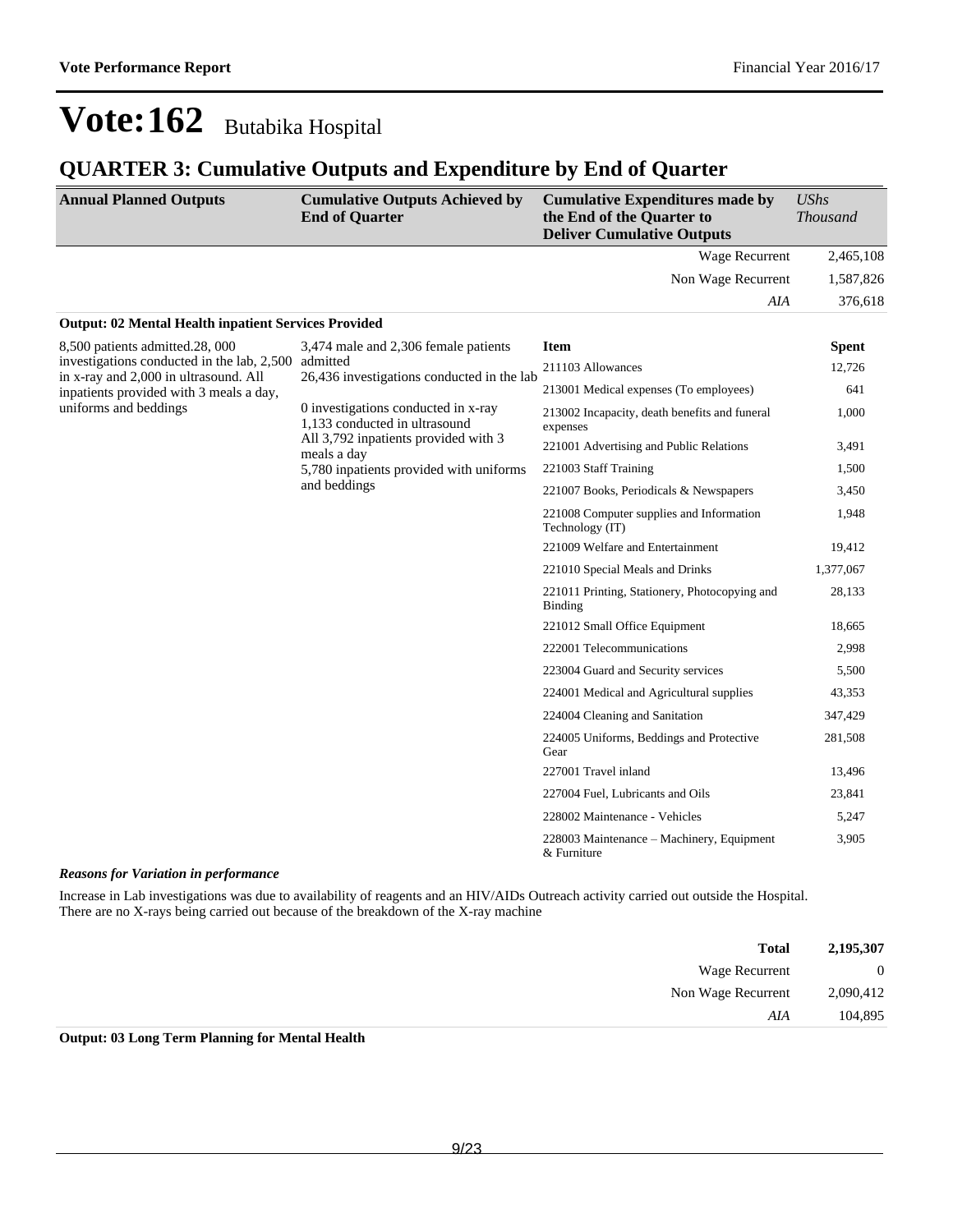### **QUARTER 3: Cumulative Outputs and Expenditure by End of Quarter**

| <b>Annual Planned Outputs</b>                                                                                                                              | <b>Cumulative Outputs Achieved by</b><br><b>End of Quarter</b> | <b>Cumulative Expenditures made by</b><br>the End of the Quarter to<br><b>Deliver Cumulative Outputs</b> | $\mathit{UShs}$<br><i>Thousand</i> |
|------------------------------------------------------------------------------------------------------------------------------------------------------------|----------------------------------------------------------------|----------------------------------------------------------------------------------------------------------|------------------------------------|
| Mental Health Research conducted.                                                                                                                          | 1. Nutrition status among patients in                          | <b>Item</b>                                                                                              | <b>Spent</b>                       |
| (2 Short term research undertakings)<br>Butabika Hospital<br>2. Causes of death in Butabika Hospital<br>one year audit<br>Data is being collected for both |                                                                | 221002 Workshops and Seminars                                                                            | 6,000                              |
|                                                                                                                                                            |                                                                | 221007 Books, Periodicals & Newspapers                                                                   | 3,750                              |
|                                                                                                                                                            | 221011 Printing, Stationery, Photocopying and<br>Binding       | 4,500                                                                                                    |                                    |
|                                                                                                                                                            | 227001 Travel inland                                           | 3,750                                                                                                    |                                    |
|                                                                                                                                                            |                                                                | 227004 Fuel, Lubricants and Oils                                                                         | 7,500                              |

#### *Reasons for Variation in performance*

No variation

| 25,500 | <b>Total</b>       |
|--------|--------------------|
| 0      | Wage Recurrent     |
| 25,500 | Non Wage Recurrent |
|        | AIA                |

| 32,000 mental (Mental Health clinic,                                                                       | 11,277 male and 10,965 female attended                                                                                                                                                                                              | <b>Item</b>                                                 | <b>Spent</b> |
|------------------------------------------------------------------------------------------------------------|-------------------------------------------------------------------------------------------------------------------------------------------------------------------------------------------------------------------------------------|-------------------------------------------------------------|--------------|
| Child Mental Health Clinic, Alcohol and<br>Drug Clinic, Trauma unit) and 40,000                            | to in the Mental Health clinic<br>2,230 male and 1,873 female attended to                                                                                                                                                           | 211103 Allowances                                           | 39,299       |
| Medical (general, Dental, Orthopedic,                                                                      | in the Adolescent Mental Health Clinic                                                                                                                                                                                              | 221007 Books, Periodicals & Newspapers                      | 800          |
| Immunization, Family planning,<br>HIV/AIDS, TB, STD, Eye clinic,<br>Theatre/minor) outpatients attended to | 420 male and 22 female attended to in the<br>Alcohol and Drug Clinic<br>30,414 Medical (general, Dental,<br>Orthopedic, Family planning,<br>HIV/AIDS, TB, STD, Eye clinic, Trauma<br>unit Theatre/minor) outpatients attended<br>to | 221008 Computer supplies and Information<br>Technology (IT) | 1,799        |
|                                                                                                            |                                                                                                                                                                                                                                     | 221011 Printing, Stationery, Photocopying and<br>Binding    | 4,067        |
|                                                                                                            |                                                                                                                                                                                                                                     | 222001 Telecommunications                                   | 2,997        |
|                                                                                                            |                                                                                                                                                                                                                                     | 227001 Travel inland                                        | 3,298        |
|                                                                                                            |                                                                                                                                                                                                                                     | 227004 Fuel, Lubricants and Oils                            | 22,942       |
|                                                                                                            |                                                                                                                                                                                                                                     | 228002 Maintenance - Vehicles                               | 4.497        |

#### *Reasons for Variation in performance*

Some figures were erroneously reported in the first quarter

**Output: 04 Specialised Outpatient and PHC Services Provided**

| 79,697         | <b>Total</b>          |
|----------------|-----------------------|
| $\overline{0}$ | <b>Wage Recurrent</b> |
| 79,697         | Non Wage Recurrent    |
| $\overline{0}$ | AIA                   |

#### **Output: 05 Community Mental Health Services and Technical Supervision** 60 outreach clinics conducted, 3200 patients seen, 24 visits to regional mental of Nkokonjeru, Nansana, Kitetika, units, and 900 patients resettled 45 outreach clinics conducted in the areas Item Kawempe Katalemwa and Kitebi 1,687 male and 1,333 female patients seen in the clinics 16 visits to regional referral hospitals mental health units. Visited 2Moroto, Jinja, Mbarara, Mubende, Lira, Soroti, Mbale, Gulu and Kabale. 535 patients resettled **Spent** 211103 Allowances 36,367 221001 Advertising and Public Relations 540 221003 Staff Training 13,737 221011 Printing, Stationery, Photocopying and Binding 1,574 222001 Telecommunications 2,998 227001 Travel inland 18,374 227004 Fuel, Lubricants and Oils 41,370 228002 Maintenance - Vehicles 8,096

10/23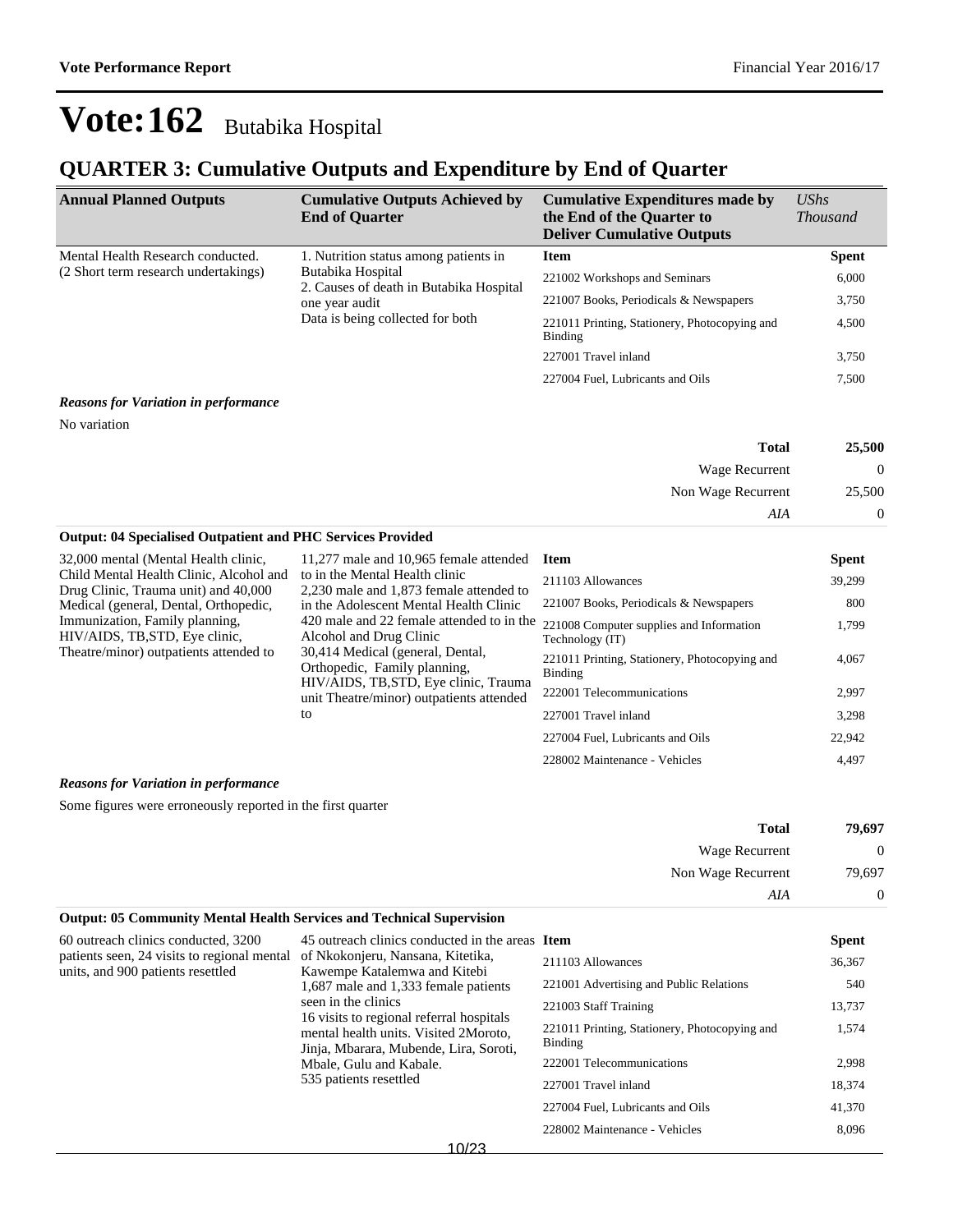### **QUARTER 3: Cumulative Outputs and Expenditure by End of Quarter**

| <b>Annual Planned Outputs</b>                               | <b>Cumulative Outputs Achieved by</b><br><b>End of Quarter</b> | <b>Cumulative Expenditures made by</b><br>the End of the Quarter to<br><b>Deliver Cumulative Outputs</b> | <b>UShs</b><br>Thousand |  |
|-------------------------------------------------------------|----------------------------------------------------------------|----------------------------------------------------------------------------------------------------------|-------------------------|--|
| <b>Reasons for Variation in performance</b>                 |                                                                |                                                                                                          |                         |  |
| Some figures were erroneously reported in the first quarter |                                                                |                                                                                                          |                         |  |
|                                                             |                                                                | <b>Total</b>                                                                                             | 123,054                 |  |
|                                                             |                                                                | Wage Recurrent                                                                                           | $\boldsymbol{0}$        |  |
|                                                             |                                                                | Non Wage Recurrent                                                                                       | 123,054                 |  |
|                                                             |                                                                | AIA                                                                                                      | $\boldsymbol{0}$        |  |
| <b>Output: 06 Immunisation Services</b>                     |                                                                |                                                                                                          |                         |  |
| 2,000 Children immunised                                    | 1512 Children immunised                                        | <b>Item</b>                                                                                              | <b>Spent</b>            |  |
|                                                             |                                                                | 211103 Allowances                                                                                        | 7,475                   |  |
| <b>Reasons for Variation in performance</b>                 |                                                                |                                                                                                          |                         |  |
| No variation                                                |                                                                |                                                                                                          |                         |  |
|                                                             |                                                                | <b>Total</b>                                                                                             | 7,475                   |  |
|                                                             |                                                                | Wage Recurrent                                                                                           | $\theta$                |  |
|                                                             |                                                                | Non Wage Recurrent                                                                                       | 7,475                   |  |
|                                                             |                                                                | AIA                                                                                                      | $\boldsymbol{0}$        |  |
| Arrears                                                     |                                                                |                                                                                                          |                         |  |
| <b>Output: 99 Arrears</b>                                   |                                                                |                                                                                                          |                         |  |
|                                                             |                                                                | <b>Item</b>                                                                                              | <b>Spent</b>            |  |
| <b>Reasons for Variation in performance</b>                 |                                                                |                                                                                                          |                         |  |
|                                                             |                                                                | <b>Total</b>                                                                                             | $\boldsymbol{0}$        |  |
|                                                             |                                                                | Wage Recurrent                                                                                           | $\boldsymbol{0}$        |  |
|                                                             |                                                                | Non Wage Recurrent                                                                                       | $\boldsymbol{0}$        |  |
|                                                             |                                                                | AIA                                                                                                      | $\Omega$                |  |
|                                                             |                                                                | <b>Total For SubProgramme</b>                                                                            | 6,860,586               |  |
|                                                             |                                                                | Wage Recurrent                                                                                           | 2,465,108               |  |
|                                                             |                                                                | Non Wage Recurrent                                                                                       | 3,913,965               |  |
|                                                             |                                                                | $A I\!A$                                                                                                 | 481,513                 |  |
| <b>Recurrent Programmes</b>                                 |                                                                |                                                                                                          |                         |  |
| <b>Subprogram: 02 Internal Audit Section</b>                |                                                                |                                                                                                          |                         |  |
|                                                             |                                                                |                                                                                                          |                         |  |

*Outputs Provided*

**Output: 01 Administration and Management**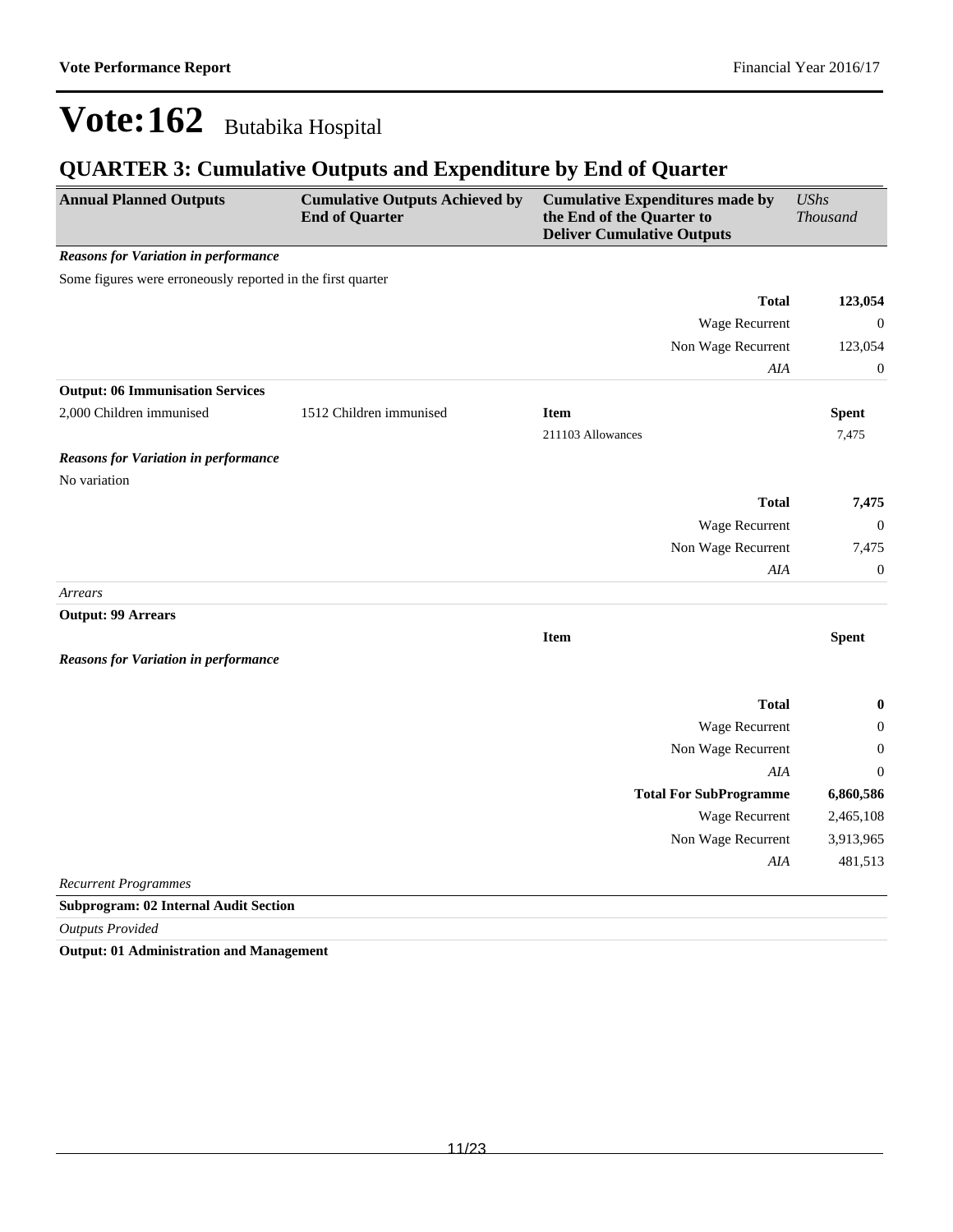### **QUARTER 3: Cumulative Outputs and Expenditure by End of Quarter**

| <b>Annual Planned Outputs</b>                                                                                                                                                                                                                                                                                                                                            | <b>Cumulative Outputs Achieved by</b><br><b>End of Quarter</b> | <b>Cumulative Expenditures made by</b><br>the End of the Quarter to<br><b>Deliver Cumulative Outputs</b> | $\mathit{UShs}$<br><i>Thousand</i> |
|--------------------------------------------------------------------------------------------------------------------------------------------------------------------------------------------------------------------------------------------------------------------------------------------------------------------------------------------------------------------------|----------------------------------------------------------------|----------------------------------------------------------------------------------------------------------|------------------------------------|
| Performance of controls in place                                                                                                                                                                                                                                                                                                                                         | 1. Review of store management                                  | <b>Item</b>                                                                                              | <b>Spent</b>                       |
| Monitored, conformity of procurement<br>2. Payroll Audit and Human Resource<br>and financial regulations Monitored<br>Management<br>3. Review utilities management<br>4. Review of advances and allowances<br>5.5. Review of A.I.A receipts<br>6. Review of transport management<br>7. Review of procurement procedures<br>8. Review of mid-year financial<br>statements |                                                                | 211101 General Staff Salaries                                                                            | 5,205                              |
|                                                                                                                                                                                                                                                                                                                                                                          |                                                                | 211103 Allowances                                                                                        | 1,439                              |
|                                                                                                                                                                                                                                                                                                                                                                          |                                                                | 213001 Medical expenses (To employees)                                                                   | 9                                  |
|                                                                                                                                                                                                                                                                                                                                                                          |                                                                | 221003 Staff Training                                                                                    | 288                                |
|                                                                                                                                                                                                                                                                                                                                                                          |                                                                | 221007 Books, Periodicals & Newspapers                                                                   | 63                                 |
|                                                                                                                                                                                                                                                                                                                                                                          | 221008 Computer supplies and Information<br>Technology (IT)    | 89                                                                                                       |                                    |
|                                                                                                                                                                                                                                                                                                                                                                          |                                                                | 221011 Printing, Stationery, Photocopying and<br>Binding                                                 | 1,500                              |
|                                                                                                                                                                                                                                                                                                                                                                          |                                                                | 227001 Travel inland                                                                                     | 360                                |

#### *Reasons for Variation in performance*

No variation

| <b>Total</b>                  | 8,953          |
|-------------------------------|----------------|
| <b>Wage Recurrent</b>         | 5,205          |
| Non Wage Recurrent            | 3,748          |
| AIA                           | $\overline{0}$ |
| <b>Total For SubProgramme</b> | 8,953          |
| <b>Wage Recurrent</b>         | 5,205          |
| Non Wage Recurrent            | 3,748          |
| AIA                           | $\overline{0}$ |
| <b>Development Projects</b>   |                |

| Project: 0911 Butabika and health cente remodelling/construction    |                                      |                                |                  |
|---------------------------------------------------------------------|--------------------------------------|--------------------------------|------------------|
| Capital Purchases                                                   |                                      |                                |                  |
| Output: 76 Purchase of Office and ICT Equipment, including Software |                                      |                                |                  |
|                                                                     | Progress at 95%                      | <b>Item</b>                    | <b>Spent</b>     |
|                                                                     |                                      | 312202 Machinery and Equipment | $\theta$         |
| <b>Reasons for Variation in performance</b>                         |                                      |                                |                  |
| No variation                                                        |                                      |                                |                  |
|                                                                     |                                      | <b>Total</b>                   | $\bf{0}$         |
|                                                                     |                                      | GoU Development                | $\boldsymbol{0}$ |
|                                                                     |                                      | <b>External Financing</b>      | $\overline{0}$   |
|                                                                     |                                      | AIA                            | $\overline{0}$   |
| Output: 77 Purchase of Specialised Machinery & Equipment            |                                      |                                |                  |
| Procurement of biosafety cabinet and                                | Biosafety cabinet and some medical   | <b>Item</b>                    | <b>Spent</b>     |
| other assorted medical equipment                                    | equipment delivered awaiting payment | 312202 Machinery and Equipment | $\theta$         |
| <b>Reasons for Variation in performance</b>                         |                                      |                                |                  |
| No variation                                                        |                                      |                                |                  |
|                                                                     |                                      | <b>Total</b>                   | $\bf{0}$         |
|                                                                     |                                      | GoU Development                | 0                |
|                                                                     |                                      | <b>External Financing</b>      | $\boldsymbol{0}$ |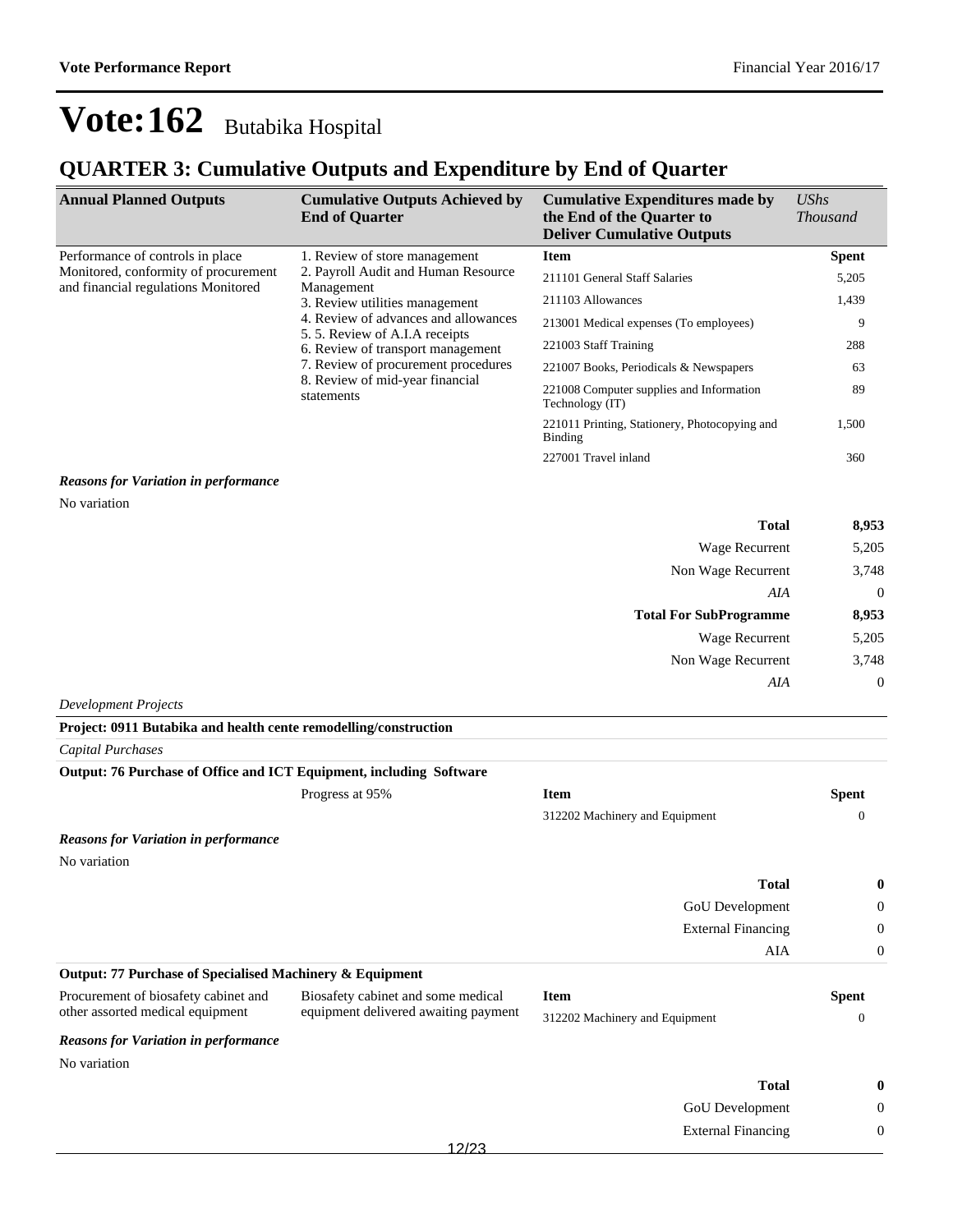### **QUARTER 3: Cumulative Outputs and Expenditure by End of Quarter**

| <b>Annual Planned Outputs</b>                                        | <b>Cumulative Outputs Achieved by</b><br><b>End of Quarter</b>                                         | <b>Cumulative Expenditures made by</b><br>the End of the Quarter to<br><b>Deliver Cumulative Outputs</b> | <b>UShs</b><br><b>Thousand</b> |
|----------------------------------------------------------------------|--------------------------------------------------------------------------------------------------------|----------------------------------------------------------------------------------------------------------|--------------------------------|
|                                                                      |                                                                                                        | AIA                                                                                                      | $\boldsymbol{0}$               |
| Output: 78 Purchase of Office and Residential Furniture and Fittings |                                                                                                        |                                                                                                          |                                |
| - Furnishing the private wing                                        | Patient seats, kitchen utensils, furniture                                                             | <b>Item</b>                                                                                              | <b>Spent</b>                   |
|                                                                      | and fittings for private wing delivered<br>awaiting payment                                            | 312203 Furniture & Fixtures                                                                              | 76,352                         |
| <b>Reasons for Variation in performance</b>                          |                                                                                                        |                                                                                                          |                                |
| No variation                                                         |                                                                                                        |                                                                                                          |                                |
|                                                                      |                                                                                                        | <b>Total</b>                                                                                             | 76,352                         |
|                                                                      |                                                                                                        | GoU Development                                                                                          | 76,352                         |
|                                                                      |                                                                                                        | <b>External Financing</b>                                                                                | $\boldsymbol{0}$               |
|                                                                      |                                                                                                        | AIA                                                                                                      | $\boldsymbol{0}$               |
| <b>Output: 80 Hospital Construction/rehabilitation</b>               |                                                                                                        |                                                                                                          |                                |
|                                                                      | Expansion of private wing completed and Item                                                           |                                                                                                          | Spent                          |
| and Drug Unit                                                        | 1st phase of the expansion of the Alcohol works on the expansion of Alcohol and<br>Drug Unit commenced | 281503 Engineering and Design Studies &<br>Plans for capital works                                       | 8,000                          |
| Supervision of the construction ADU and<br>private wing              |                                                                                                        | 281504 Monitoring, Supervision & Appraisal<br>of capital works                                           | 17,980                         |
|                                                                      |                                                                                                        | 312101 Non-Residential Buildings                                                                         | 155,066                        |
| <b>Reasons for Variation in performance</b>                          |                                                                                                        |                                                                                                          |                                |
| No variation                                                         |                                                                                                        |                                                                                                          |                                |
|                                                                      |                                                                                                        | <b>Total</b>                                                                                             | 181,046                        |
|                                                                      |                                                                                                        | GoU Development                                                                                          | 181,046                        |
|                                                                      |                                                                                                        | <b>External Financing</b>                                                                                | $\boldsymbol{0}$               |
|                                                                      |                                                                                                        | AIA                                                                                                      | $\boldsymbol{0}$               |
|                                                                      |                                                                                                        | <b>Total For SubProgramme</b>                                                                            | 257,398                        |
|                                                                      |                                                                                                        | GoU Development                                                                                          | 257,398                        |
|                                                                      |                                                                                                        | <b>External Financing</b>                                                                                | $\boldsymbol{0}$               |
|                                                                      |                                                                                                        | AIA                                                                                                      | $\boldsymbol{0}$               |
|                                                                      |                                                                                                        | <b>GRAND TOTAL</b>                                                                                       | 7,126,937                      |
|                                                                      |                                                                                                        | Wage Recurrent                                                                                           | 2,470,313                      |
|                                                                      |                                                                                                        | Non Wage Recurrent                                                                                       | 3,917,713                      |
|                                                                      |                                                                                                        | <b>GoU</b> Development                                                                                   | 257,398                        |
|                                                                      |                                                                                                        | <b>External Financing</b>                                                                                | $\mathbf{0}$                   |
|                                                                      |                                                                                                        | AIA                                                                                                      | 481,513                        |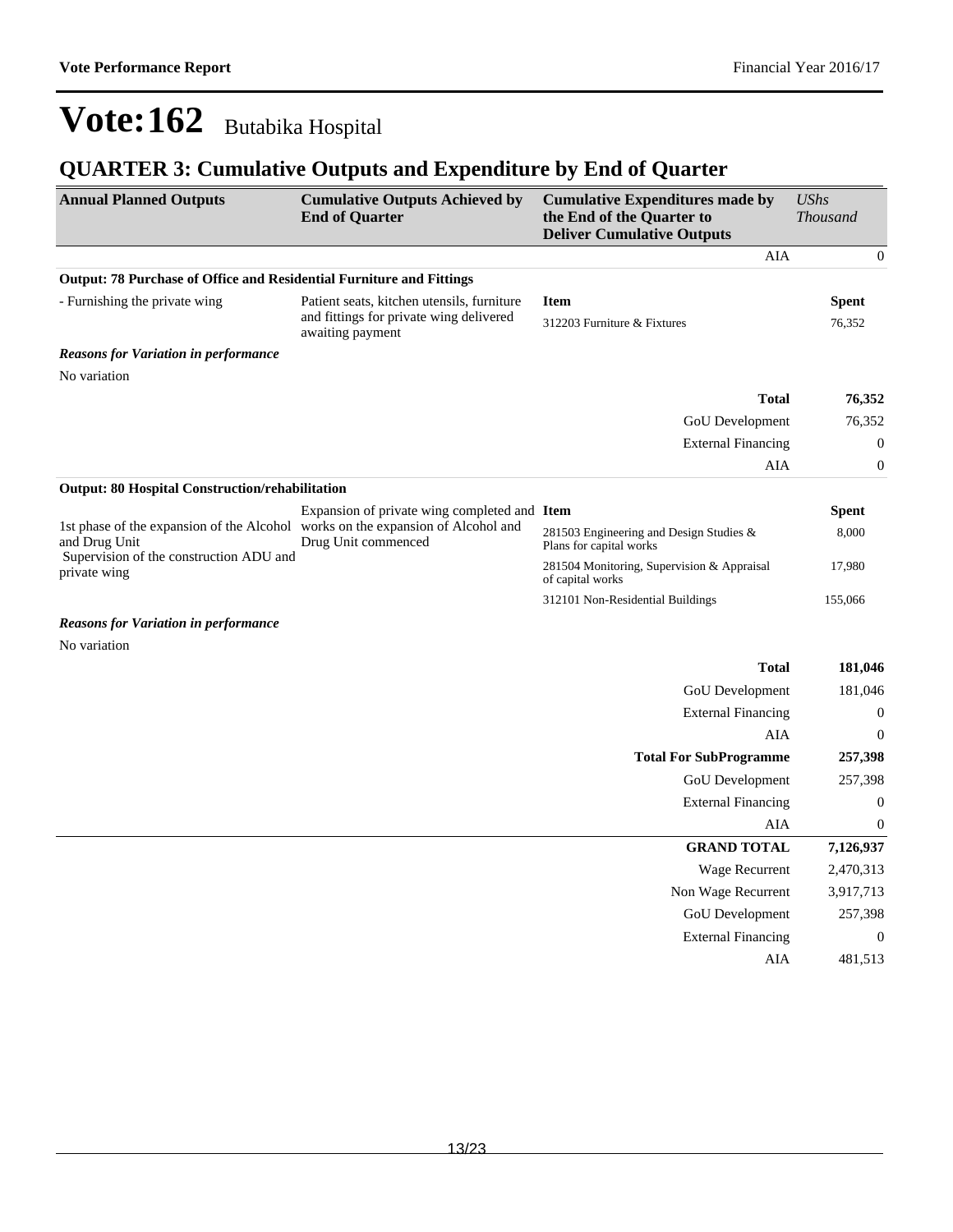## **QUARTER 3: Outputs and Expenditure in Quarter**

| <b>Outputs Planned in Quarter</b>                                                                                           | <b>Actual Outputs Achieved in</b><br><b>Quarter</b>                                                           | <b>Expenditures incurred in the</b><br><b>Quarter to deliver outputs</b> | <b>UShs</b><br><b>Thousand</b> |
|-----------------------------------------------------------------------------------------------------------------------------|---------------------------------------------------------------------------------------------------------------|--------------------------------------------------------------------------|--------------------------------|
| Program: 55 Provision of Specialised Mental Health Services                                                                 |                                                                                                               |                                                                          |                                |
| <b>Recurrent Programmes</b>                                                                                                 |                                                                                                               |                                                                          |                                |
| <b>Subprogram: 01 Management</b>                                                                                            |                                                                                                               |                                                                          |                                |
| <b>Outputs Provided</b>                                                                                                     |                                                                                                               |                                                                          |                                |
| <b>Output: 01 Administration and Management</b>                                                                             |                                                                                                               |                                                                          |                                |
| Salaries and allowances paid. Utilities<br>paid. Hospital infrastructure and grounds<br>maintained. Vehicles, machinery and | 388 staff paid salaries and allowances<br>1 Hospital Management board meeting<br>3 Senior Management meetings | <b>Item</b>                                                              | <b>Spent</b>                   |
|                                                                                                                             |                                                                                                               | 211101 General Staff Salaries                                            | 2,465,108                      |
| equipment maintained. Staff trained.                                                                                        | Staff medical expenses paid                                                                                   | 211103 Allowances                                                        | 324,597                        |
|                                                                                                                             | Utilities paid                                                                                                | 212102 Pension for General Civil Service                                 | 132,850                        |
|                                                                                                                             | Hospital infrastructure and grounds<br>maintained. Vehicles                                                   | 213001 Medical expenses (To employees)                                   | 16,416                         |
|                                                                                                                             | Machinery and equipment maintained                                                                            | 213002 Incapacity, death benefits and funeral<br>expenses                | 15,539                         |
|                                                                                                                             |                                                                                                               | 213004 Gratuity Expenses                                                 | 114,435                        |
|                                                                                                                             |                                                                                                               | 221001 Advertising and Public Relations                                  | 2,498                          |
|                                                                                                                             |                                                                                                               | 221003 Staff Training                                                    | 4,770                          |
|                                                                                                                             |                                                                                                               | 221006 Commissions and related charges                                   | 19,793                         |
|                                                                                                                             |                                                                                                               | 221007 Books, Periodicals & Newspapers                                   | 3,713                          |
|                                                                                                                             |                                                                                                               | 221008 Computer supplies and Information<br>Technology (IT)              | 12,136                         |
|                                                                                                                             |                                                                                                               | 221009 Welfare and Entertainment                                         | 13,841                         |
|                                                                                                                             |                                                                                                               | 221011 Printing, Stationery, Photocopying and<br><b>Binding</b>          | 61,877                         |
|                                                                                                                             |                                                                                                               | 221016 IFMS Recurrent costs                                              | 7,280                          |
|                                                                                                                             |                                                                                                               | 221017 Subscriptions                                                     | 2,000                          |
|                                                                                                                             |                                                                                                               | 222001 Telecommunications                                                | 7,491                          |
|                                                                                                                             |                                                                                                               | 223004 Guard and Security services                                       | 5,748                          |
|                                                                                                                             |                                                                                                               | 223005 Electricity                                                       | 125,888                        |
|                                                                                                                             |                                                                                                               | 223006 Water                                                             | 122,400                        |
|                                                                                                                             |                                                                                                               | 223007 Other Utilities- (fuel, gas, firewood,<br>charcoal)               | 35,672                         |
|                                                                                                                             |                                                                                                               | 224004 Cleaning and Sanitation                                           | 27,828                         |
|                                                                                                                             |                                                                                                               | 227001 Travel inland                                                     | 14,989                         |
|                                                                                                                             |                                                                                                               | 227002 Travel abroad                                                     | 18,129                         |
|                                                                                                                             |                                                                                                               | 227004 Fuel, Lubricants and Oils                                         | 42,529                         |
|                                                                                                                             |                                                                                                               | 228001 Maintenance - Civil                                               | 540,786                        |
|                                                                                                                             |                                                                                                               | 228002 Maintenance - Vehicles                                            | 46,300                         |
|                                                                                                                             |                                                                                                               | 228003 Maintenance - Machinery, Equipment<br>& Furniture                 | 106,510                        |
|                                                                                                                             |                                                                                                               | 228004 Maintenance – Other                                               | 138,429                        |
| <b>Reasons for Variation in performance</b>                                                                                 |                                                                                                               |                                                                          |                                |

No variation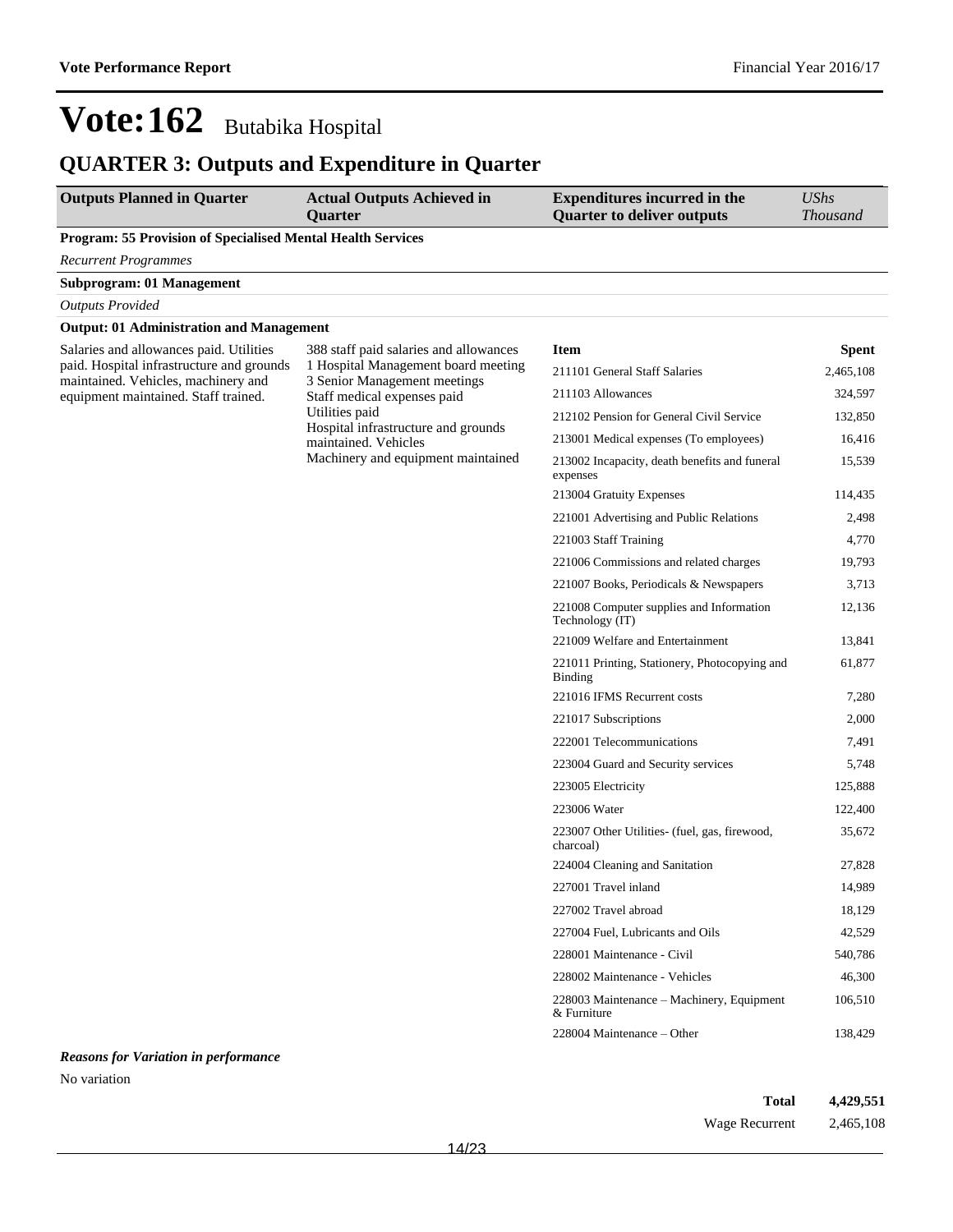### **QUARTER 3: Outputs and Expenditure in Quarter**

| <b>Outputs Planned in Quarter</b>                                                                                          | <b>Actual Outputs Achieved in</b><br><b>Quarter</b>                       | <b>Expenditures incurred in the</b><br><b>Quarter to deliver outputs</b> | UShs<br><b>Thousand</b> |
|----------------------------------------------------------------------------------------------------------------------------|---------------------------------------------------------------------------|--------------------------------------------------------------------------|-------------------------|
|                                                                                                                            |                                                                           | Non Wage Recurrent                                                       | 1,587,826               |
|                                                                                                                            |                                                                           | AIA                                                                      | 376,618                 |
| <b>Output: 02 Mental Health inpatient Services Provided</b>                                                                |                                                                           |                                                                          |                         |
| 2,125 patients admitted.7, 000                                                                                             | 1,225 male and 763 female patients<br>admitted                            | <b>Item</b>                                                              | <b>Spent</b>            |
| investigations conducted in the lab, 0 in x-                                                                               |                                                                           | 211103 Allowances                                                        | 12,726                  |
| ray and 500 in ultrasound. All inpatients<br>provided with 3 meals a day, uniforms and 0 investigations conducted in x-ray | 10,872 investigations conducted in the lab                                | 213001 Medical expenses (To employees)                                   | 641                     |
| beddings                                                                                                                   | 397 conducted in ultrasound<br>All 1,988 inpatients provided with 3 meals | 213002 Incapacity, death benefits and funeral<br>expenses                | 1,000                   |
|                                                                                                                            | a day<br>1,988 inpatients provided with uniforms                          | 221001 Advertising and Public Relations                                  | 3,491                   |
|                                                                                                                            | and beddings                                                              | 221003 Staff Training                                                    | 1,500                   |
|                                                                                                                            |                                                                           | 221007 Books, Periodicals & Newspapers                                   | 3,450                   |
|                                                                                                                            |                                                                           | 221008 Computer supplies and Information<br>Technology (IT)              | 1,948                   |
|                                                                                                                            |                                                                           | 221009 Welfare and Entertainment                                         | 19,412                  |
|                                                                                                                            |                                                                           | 221010 Special Meals and Drinks                                          | 1,377,067               |
|                                                                                                                            |                                                                           | 221011 Printing, Stationery, Photocopying and<br>Binding                 | 28,133                  |
|                                                                                                                            |                                                                           | 221012 Small Office Equipment                                            | 18,665                  |
|                                                                                                                            |                                                                           | 222001 Telecommunications                                                | 2,998                   |
|                                                                                                                            |                                                                           | 223004 Guard and Security services                                       | 5,500                   |
|                                                                                                                            |                                                                           | 224001 Medical and Agricultural supplies                                 | 43,353                  |
|                                                                                                                            |                                                                           | 224004 Cleaning and Sanitation                                           | 347,429                 |
|                                                                                                                            |                                                                           | 224005 Uniforms, Beddings and Protective<br>Gear                         | 281,508                 |
|                                                                                                                            |                                                                           | 227001 Travel inland                                                     | 13,496                  |
|                                                                                                                            |                                                                           | 227004 Fuel, Lubricants and Oils                                         | 23,841                  |
|                                                                                                                            |                                                                           | 228002 Maintenance - Vehicles                                            | 5,247                   |
|                                                                                                                            |                                                                           | 228003 Maintenance – Machinery, Equipment<br>& Furniture                 | 3,905                   |

#### *Reasons for Variation in performance*

Increase in Lab investigations was due to availability of reagents and an HIV/AIDs Outreach activity carried out outside the Hospital. There are no X-rays being carried out because of the breakdown of the X-ray machine

| 2,195,308      | <b>Total</b>       |
|----------------|--------------------|
| $\overline{0}$ | Wage Recurrent     |
| 2,090,412      | Non Wage Recurrent |
| 104,895        | AIA                |

#### **Output: 03 Long Term Planning for Mental Health**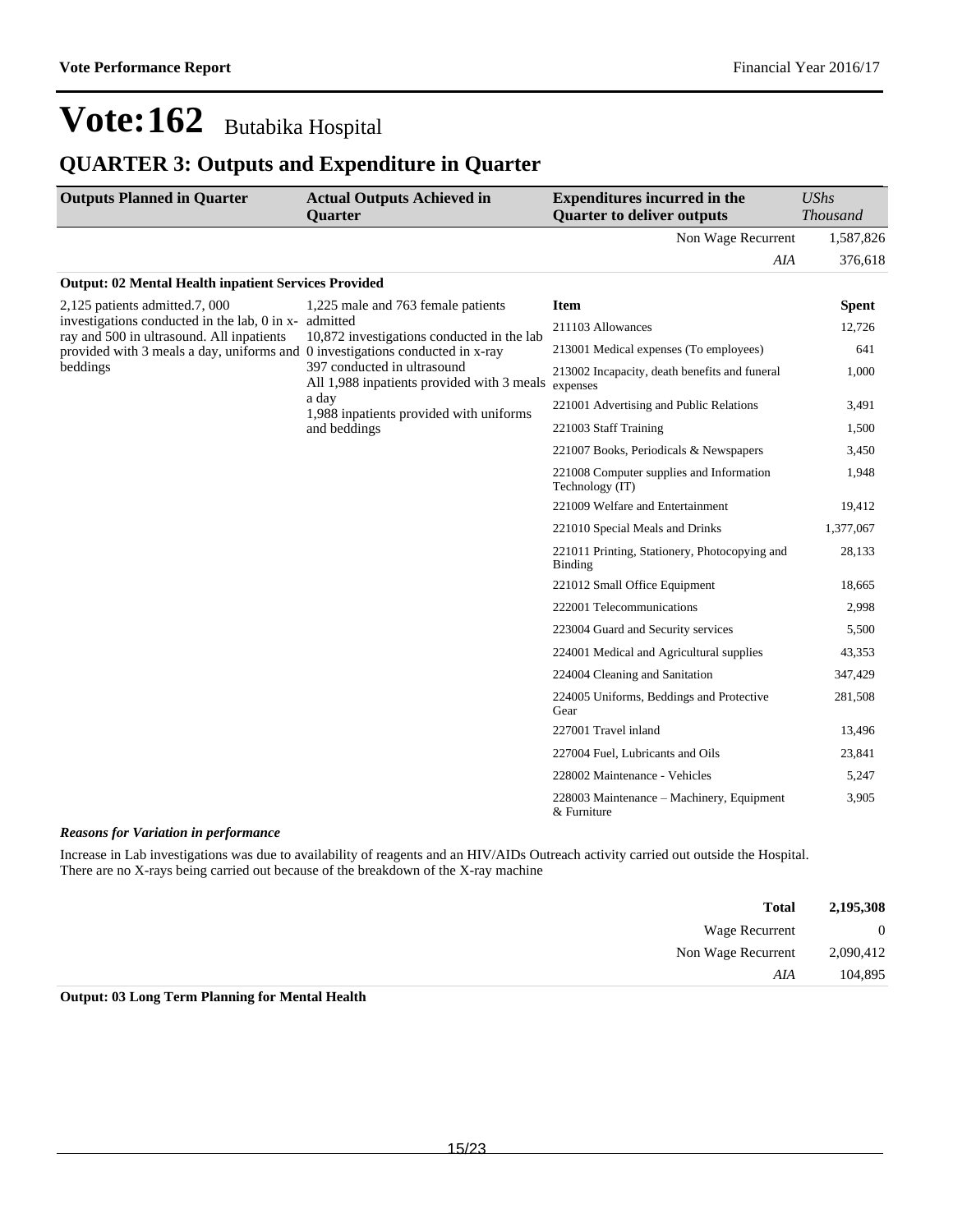### **QUARTER 3: Outputs and Expenditure in Quarter**

| <b>Outputs Planned in Quarter</b>                                                                                                                       | <b>Actual Outputs Achieved in</b><br><b>Ouarter</b>      | <b>Expenditures incurred in the</b><br><b>Quarter to deliver outputs</b> | $\mathit{UShs}$<br><b>Thousand</b> |
|---------------------------------------------------------------------------------------------------------------------------------------------------------|----------------------------------------------------------|--------------------------------------------------------------------------|------------------------------------|
| Mental Health Research conducted.                                                                                                                       | 1. Nutrition status among patients in                    | <b>Item</b>                                                              | <b>Spent</b>                       |
| (1Short term research undertaken)<br>Butabika Hospital<br>2. Causes of death in Butabika Hospital<br>one year audit<br>Data is being collected for both |                                                          | 221002 Workshops and Seminars                                            | 6,000                              |
|                                                                                                                                                         |                                                          | 221007 Books, Periodicals & Newspapers                                   | 3,750                              |
|                                                                                                                                                         | 221011 Printing, Stationery, Photocopying and<br>Binding | 4,500                                                                    |                                    |
|                                                                                                                                                         |                                                          | 227001 Travel inland                                                     | 3,750                              |
|                                                                                                                                                         |                                                          | 227004 Fuel, Lubricants and Oils                                         | 7,500                              |

#### *Reasons for Variation in performance*

No variation

| Total              | 25,500       |
|--------------------|--------------|
| Wage Recurrent     | $\mathbf{0}$ |
| Non Wage Recurrent | 25,500       |
| AIA                | 0            |

#### **Output: 04 Specialised Outpatient and PHC Services Provided**

| 8,000 mental (Mental Health clinic, Child<br>Mental Health Clinic, Alcohol and Drug | 3,806 male and 3,719 female attended to<br>in the Mental Health clinic<br>830 male and 619 female attended to in<br>the Child Mental Health Clinic<br>148 male and 4 female attended to in the<br>Alcohol and Drug Clinic<br>14,605 Medical (general, Dental,<br>Orthopedic, Family planning, HIV/AIDS,<br>TB, STD, Eye clinic, Trauma unit<br>Theatre/minor) outpatients attended to | <b>Item</b><br>211103 Allowances                            | <b>Spent</b><br>39.299 |
|-------------------------------------------------------------------------------------|---------------------------------------------------------------------------------------------------------------------------------------------------------------------------------------------------------------------------------------------------------------------------------------------------------------------------------------------------------------------------------------|-------------------------------------------------------------|------------------------|
| Clinic, Trauma unit) and 10,000 Medical<br>(general, Dental, Orthopedic,            |                                                                                                                                                                                                                                                                                                                                                                                       | 221007 Books, Periodicals & Newspapers                      | 800                    |
| Immunization, Family planning,<br>HIV/AIDS, TB, STD, Eye clinic,                    |                                                                                                                                                                                                                                                                                                                                                                                       | 221008 Computer supplies and Information<br>Technology (IT) | 1.799                  |
| Theatre/minor) outpatients attended to                                              |                                                                                                                                                                                                                                                                                                                                                                                       | 221011 Printing, Stationery, Photocopying and<br>Binding    | 4.067                  |
|                                                                                     |                                                                                                                                                                                                                                                                                                                                                                                       | 222001 Telecommunications                                   | 2.997                  |
|                                                                                     |                                                                                                                                                                                                                                                                                                                                                                                       | 227001 Travel inland                                        | 3,298                  |
|                                                                                     |                                                                                                                                                                                                                                                                                                                                                                                       | 227004 Fuel, Lubricants and Oils                            | 22,942                 |
|                                                                                     |                                                                                                                                                                                                                                                                                                                                                                                       | 228002 Maintenance - Vehicles                               | 4.497                  |

#### *Reasons for Variation in performance*

Some figures were erroneously reported in the first quarter

| 79,697       | <b>Total</b>       |
|--------------|--------------------|
| $\mathbf{0}$ | Wage Recurrent     |
| 79,697       | Non Wage Recurrent |
| 0            | AIA                |

#### **Output: 05 Community Mental Health Services and Technical Supervision**

| 15 outreach clinics conducted, 800                                              | 15 outreach clinics conducted in the areas                                                                                                                                                                                                                                   | <b>Item</b>                                              | <b>Spent</b> |
|---------------------------------------------------------------------------------|------------------------------------------------------------------------------------------------------------------------------------------------------------------------------------------------------------------------------------------------------------------------------|----------------------------------------------------------|--------------|
| patients seen, 6 visits to regional mental<br>units, and 225 patients resettled | of Nkokonjeru, Nansana, Kitetika,<br>Kawempe Katalemwa and Kitebi<br>554 male and 193 female patients seen in<br>the clinics<br>6 visits to regional referral hospitals<br>mental health units. Visited Moroto,<br>Soroti, Mbale, Gulu and Kabale.<br>242 patients resettled | 211103 Allowances                                        | 36,367       |
|                                                                                 |                                                                                                                                                                                                                                                                              | 221001 Advertising and Public Relations                  | 540          |
|                                                                                 |                                                                                                                                                                                                                                                                              | 221003 Staff Training                                    | 13,737       |
|                                                                                 |                                                                                                                                                                                                                                                                              | 221011 Printing, Stationery, Photocopying and<br>Binding | 1,574        |
|                                                                                 |                                                                                                                                                                                                                                                                              | 222001 Telecommunications                                | 2,998        |
|                                                                                 |                                                                                                                                                                                                                                                                              | 227001 Travel inland                                     | 18,374       |
|                                                                                 |                                                                                                                                                                                                                                                                              | 227004 Fuel, Lubricants and Oils                         | 41,370       |
|                                                                                 |                                                                                                                                                                                                                                                                              | 228002 Maintenance - Vehicles                            | 8,096        |
| <b>Reasons for Variation in performance</b>                                     |                                                                                                                                                                                                                                                                              |                                                          |              |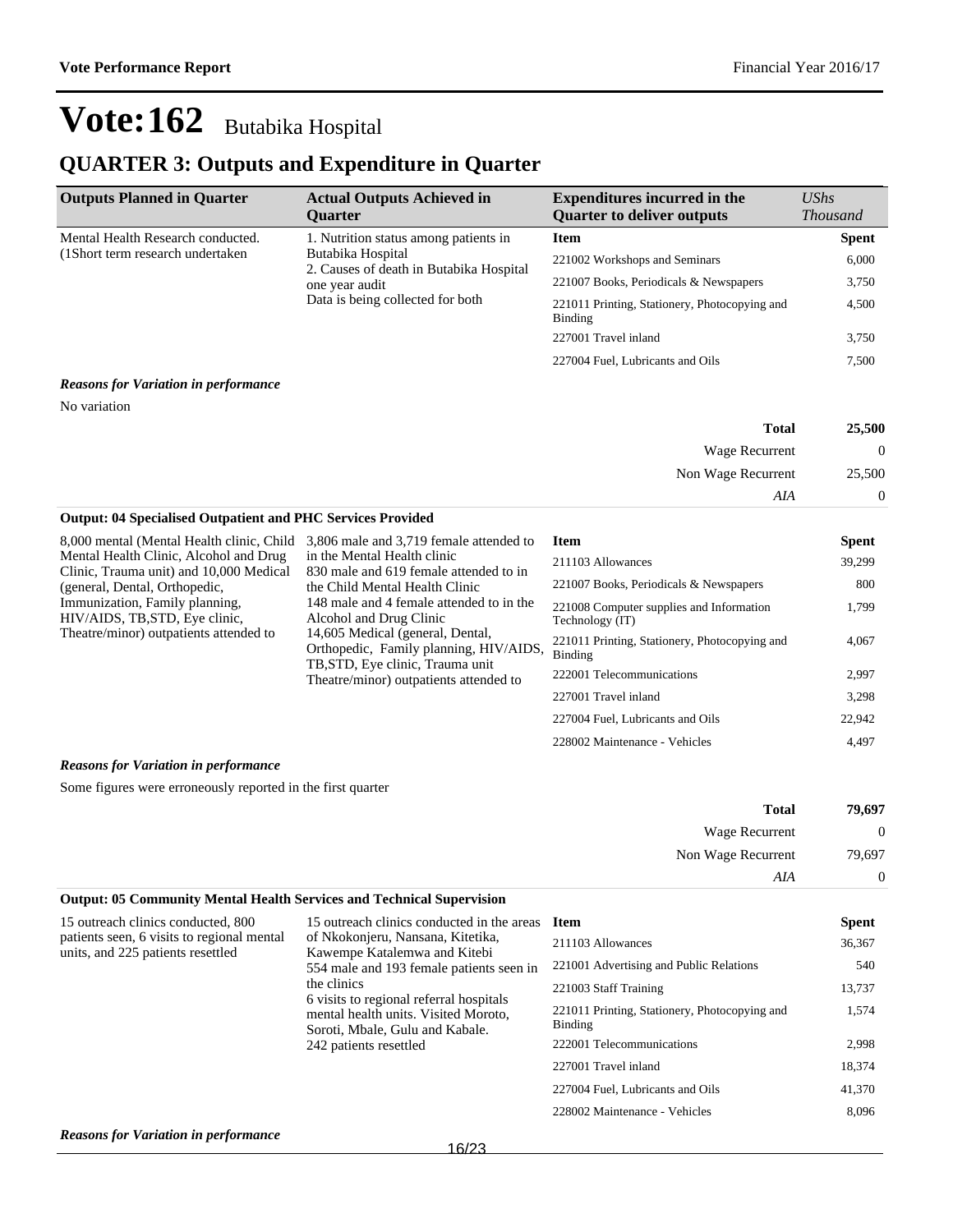## **QUARTER 3: Outputs and Expenditure in Quarter**

| <b>Outputs Planned in Quarter</b>                                           | <b>Actual Outputs Achieved in</b><br>Quarter                           | <b>Expenditures incurred in the</b><br><b>Quarter to deliver outputs</b> | <b>UShs</b><br><b>Thousand</b> |
|-----------------------------------------------------------------------------|------------------------------------------------------------------------|--------------------------------------------------------------------------|--------------------------------|
| Some figures were erroneously reported in the first quarter                 |                                                                        |                                                                          |                                |
|                                                                             |                                                                        | <b>Total</b>                                                             | 123,054                        |
|                                                                             |                                                                        | Wage Recurrent                                                           | $\mathbf{0}$                   |
|                                                                             |                                                                        | Non Wage Recurrent                                                       | 123,054                        |
|                                                                             |                                                                        | AIA                                                                      | $\boldsymbol{0}$               |
| <b>Output: 06 Immunisation Services</b>                                     |                                                                        |                                                                          |                                |
| 500 Children immunised                                                      | 1,017 Children immunised                                               | <b>Item</b>                                                              | <b>Spent</b>                   |
|                                                                             |                                                                        | 211103 Allowances                                                        | 7,475                          |
| <b>Reasons for Variation in performance</b>                                 |                                                                        |                                                                          |                                |
| No variation                                                                |                                                                        |                                                                          |                                |
|                                                                             |                                                                        | <b>Total</b>                                                             | 7,475                          |
|                                                                             |                                                                        | Wage Recurrent                                                           | $\mathbf{0}$                   |
|                                                                             |                                                                        | Non Wage Recurrent                                                       | 7,475                          |
|                                                                             |                                                                        | AIA                                                                      | $\boldsymbol{0}$               |
| Arrears                                                                     |                                                                        |                                                                          |                                |
| <b>Output: 99 Arrears</b>                                                   |                                                                        |                                                                          |                                |
|                                                                             |                                                                        | <b>Item</b>                                                              | <b>Spent</b>                   |
| <b>Reasons for Variation in performance</b>                                 |                                                                        |                                                                          |                                |
|                                                                             |                                                                        | <b>Total</b>                                                             | $\bf{0}$                       |
|                                                                             |                                                                        | Wage Recurrent                                                           | $\boldsymbol{0}$               |
|                                                                             |                                                                        | Non Wage Recurrent                                                       | $\boldsymbol{0}$               |
|                                                                             |                                                                        | AIA                                                                      | $\boldsymbol{0}$               |
|                                                                             |                                                                        | <b>Total For SubProgramme</b>                                            | 6,860,585                      |
|                                                                             |                                                                        | Wage Recurrent                                                           | 2,465,108                      |
|                                                                             |                                                                        | Non Wage Recurrent                                                       | 3,913,965                      |
|                                                                             |                                                                        | AIA                                                                      | 481,513                        |
| <b>Recurrent Programmes</b>                                                 |                                                                        |                                                                          |                                |
| <b>Subprogram: 02 Internal Audit Section</b>                                |                                                                        |                                                                          |                                |
| <b>Outputs Provided</b>                                                     |                                                                        |                                                                          |                                |
| <b>Output: 01 Administration and Management</b>                             |                                                                        |                                                                          |                                |
| Performance of controls in place                                            | 1. Payroll Audit and Human Resource                                    | <b>Item</b>                                                              | <b>Spent</b>                   |
| Monitored, conformity of procurement<br>and financial regulations Monitored | Management<br>2. Review of A.I.A receipts                              | 211101 General Staff Salaries                                            | 5,205                          |
|                                                                             | 3. Review of transport management                                      | 211103 Allowances                                                        | 1,439                          |
|                                                                             | 4. Review of procurement procedures<br>5. Review of mid-year financial | 213001 Medical expenses (To employees)                                   | 9                              |
|                                                                             | statements                                                             | 221003 Staff Training                                                    | 288                            |
|                                                                             |                                                                        | 221007 Books, Periodicals & Newspapers                                   | 63                             |
|                                                                             |                                                                        | 221008 Computer supplies and Information<br>Technology (IT)              | 89                             |

221011 Printing, Stationery, Photocopying and

227001 Travel inland 360

1,500

Binding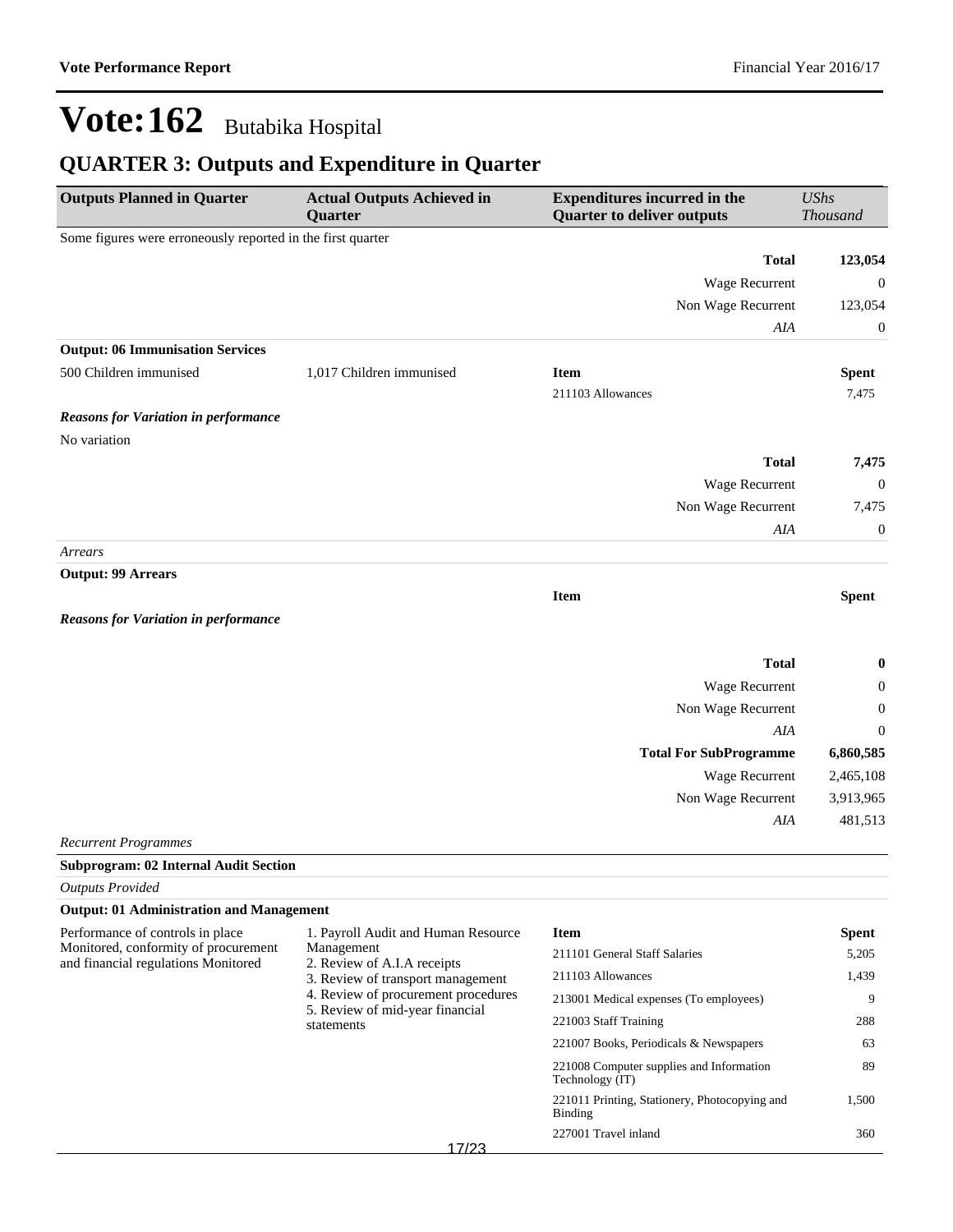## **QUARTER 3: Outputs and Expenditure in Quarter**

| <b>Outputs Planned in Quarter</b>                                                         | <b>Actual Outputs Achieved in</b><br>Quarter                | <b>Expenditures incurred in the</b><br><b>Quarter to deliver outputs</b> | <b>UShs</b><br><b>Thousand</b>   |
|-------------------------------------------------------------------------------------------|-------------------------------------------------------------|--------------------------------------------------------------------------|----------------------------------|
| <b>Reasons for Variation in performance</b>                                               |                                                             |                                                                          |                                  |
| No variation                                                                              |                                                             |                                                                          |                                  |
|                                                                                           |                                                             | <b>Total</b>                                                             | 8,954                            |
|                                                                                           |                                                             | Wage Recurrent                                                           | 5,205                            |
|                                                                                           |                                                             | Non Wage Recurrent                                                       | 3,748                            |
|                                                                                           |                                                             | AIA                                                                      | $\boldsymbol{0}$                 |
|                                                                                           |                                                             | <b>Total For SubProgramme</b>                                            | 8,954                            |
|                                                                                           |                                                             | Wage Recurrent                                                           | 5,205                            |
|                                                                                           |                                                             | Non Wage Recurrent                                                       | 3,748                            |
|                                                                                           |                                                             | AIA                                                                      | $\mathbf{0}$                     |
| <b>Development Projects</b>                                                               |                                                             |                                                                          |                                  |
| Project: 0911 Butabika and health cente remodelling/construction                          |                                                             |                                                                          |                                  |
| <b>Capital Purchases</b>                                                                  |                                                             |                                                                          |                                  |
| Output: 76 Purchase of Office and ICT Equipment, including Software                       |                                                             |                                                                          |                                  |
| Completion of up grading the internet<br>services and work start on local area<br>network | Work in progress                                            | <b>Item</b><br>312202 Machinery and Equipment                            | <b>Spent</b><br>$\boldsymbol{0}$ |
| <b>Reasons for Variation in performance</b>                                               |                                                             |                                                                          |                                  |
| No variation                                                                              |                                                             |                                                                          |                                  |
|                                                                                           |                                                             | <b>Total</b>                                                             | 0                                |
|                                                                                           |                                                             | GoU Development                                                          | $\theta$                         |
|                                                                                           |                                                             | <b>External Financing</b>                                                | $\overline{0}$                   |
|                                                                                           |                                                             | AIA                                                                      | $\boldsymbol{0}$                 |
| Output: 77 Purchase of Specialised Machinery & Equipment                                  |                                                             |                                                                          |                                  |
| Procurement of biosafety cabinet and                                                      | Biosafety cabinet and some medical                          | <b>Item</b>                                                              | <b>Spent</b>                     |
| other assorted medical equipment                                                          | equipment delivered awaiting payment                        | 312202 Machinery and Equipment                                           | $\mathbf{0}$                     |
| <b>Reasons for Variation in performance</b>                                               |                                                             |                                                                          |                                  |
| No variation                                                                              |                                                             |                                                                          |                                  |
|                                                                                           |                                                             | <b>Total</b>                                                             | 0                                |
|                                                                                           |                                                             | GoU Development                                                          | $\Omega$                         |
|                                                                                           |                                                             | <b>External Financing</b>                                                | $\boldsymbol{0}$                 |
|                                                                                           |                                                             | AIA                                                                      | $\boldsymbol{0}$                 |
| Output: 78 Purchase of Office and Residential Furniture and Fittings                      |                                                             |                                                                          |                                  |
| Furnishing the private wing                                                               | Patient seats, kitchen utensils, furniture                  | <b>Item</b>                                                              | <b>Spent</b>                     |
|                                                                                           | and fittings for private wing delivered<br>awaiting payment | 312203 Furniture & Fixtures                                              | 76,352                           |
| <b>Reasons for Variation in performance</b>                                               |                                                             |                                                                          |                                  |
| No variation                                                                              |                                                             |                                                                          |                                  |
|                                                                                           |                                                             | <b>Total</b>                                                             | 76,352                           |
|                                                                                           |                                                             | GoU Development                                                          | 76,352                           |
|                                                                                           |                                                             | <b>External Financing</b>                                                | $\boldsymbol{0}$                 |
|                                                                                           |                                                             | AIA                                                                      | $\boldsymbol{0}$                 |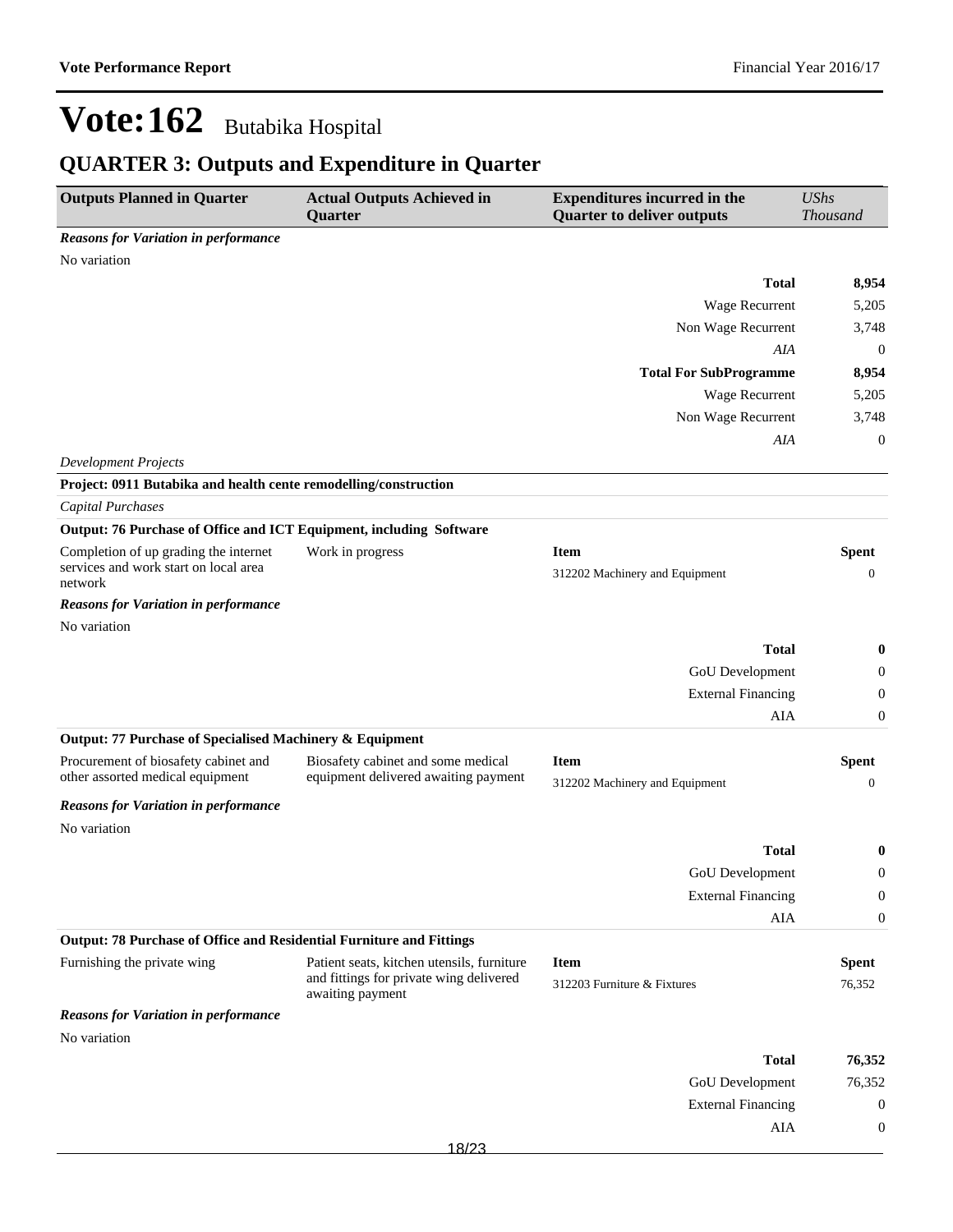## **QUARTER 3: Outputs and Expenditure in Quarter**

| <b>Outputs Planned in Quarter</b>                                            | <b>Actual Outputs Achieved in</b><br>Quarter                                                            | <b>Expenditures incurred in the</b><br><b>Quarter to deliver outputs</b> | <b>UShs</b><br><b>Thousand</b> |
|------------------------------------------------------------------------------|---------------------------------------------------------------------------------------------------------|--------------------------------------------------------------------------|--------------------------------|
| <b>Output: 80 Hospital Construction/rehabilitation</b>                       |                                                                                                         |                                                                          |                                |
| -Completion of the expansion of the                                          | Expansion of private wing completed and<br>works on the expansion of Alcohol and<br>Drug Unit commenced | <b>Item</b>                                                              | <b>Spent</b>                   |
| private wing and work start on the<br>expansion of the Alcohol and Drug Unit |                                                                                                         | 281503 Engineering and Design Studies $\&$<br>Plans for capital works    | 8,000                          |
| -Supervision of the construction ADU and<br>private wing                     |                                                                                                         | 281504 Monitoring, Supervision & Appraisal<br>of capital works           | 17,980                         |
|                                                                              |                                                                                                         | 312101 Non-Residential Buildings                                         | 155,066                        |
| <b>Reasons for Variation in performance</b>                                  |                                                                                                         |                                                                          |                                |
| No variation                                                                 |                                                                                                         |                                                                          |                                |
|                                                                              |                                                                                                         | <b>Total</b>                                                             | 181,046                        |
|                                                                              |                                                                                                         | <b>GoU</b> Development                                                   | 181,046                        |
|                                                                              |                                                                                                         | <b>External Financing</b>                                                | $\boldsymbol{0}$               |
|                                                                              |                                                                                                         | AIA                                                                      | $\boldsymbol{0}$               |
|                                                                              |                                                                                                         | <b>Total For SubProgramme</b>                                            | 257,398                        |
|                                                                              |                                                                                                         | <b>GoU</b> Development                                                   | 257,398                        |
|                                                                              |                                                                                                         | <b>External Financing</b>                                                | $\mathbf{0}$                   |
|                                                                              |                                                                                                         | AIA                                                                      | $\boldsymbol{0}$               |
|                                                                              |                                                                                                         | <b>GRAND TOTAL</b>                                                       | 7,126,937                      |
|                                                                              |                                                                                                         | Wage Recurrent                                                           | 2,470,313                      |
|                                                                              |                                                                                                         | Non Wage Recurrent                                                       | 3,917,713                      |
|                                                                              |                                                                                                         | <b>GoU</b> Development                                                   | 257,398                        |
|                                                                              |                                                                                                         | <b>External Financing</b>                                                | $\overline{0}$                 |
|                                                                              |                                                                                                         | AIA                                                                      | 481,513                        |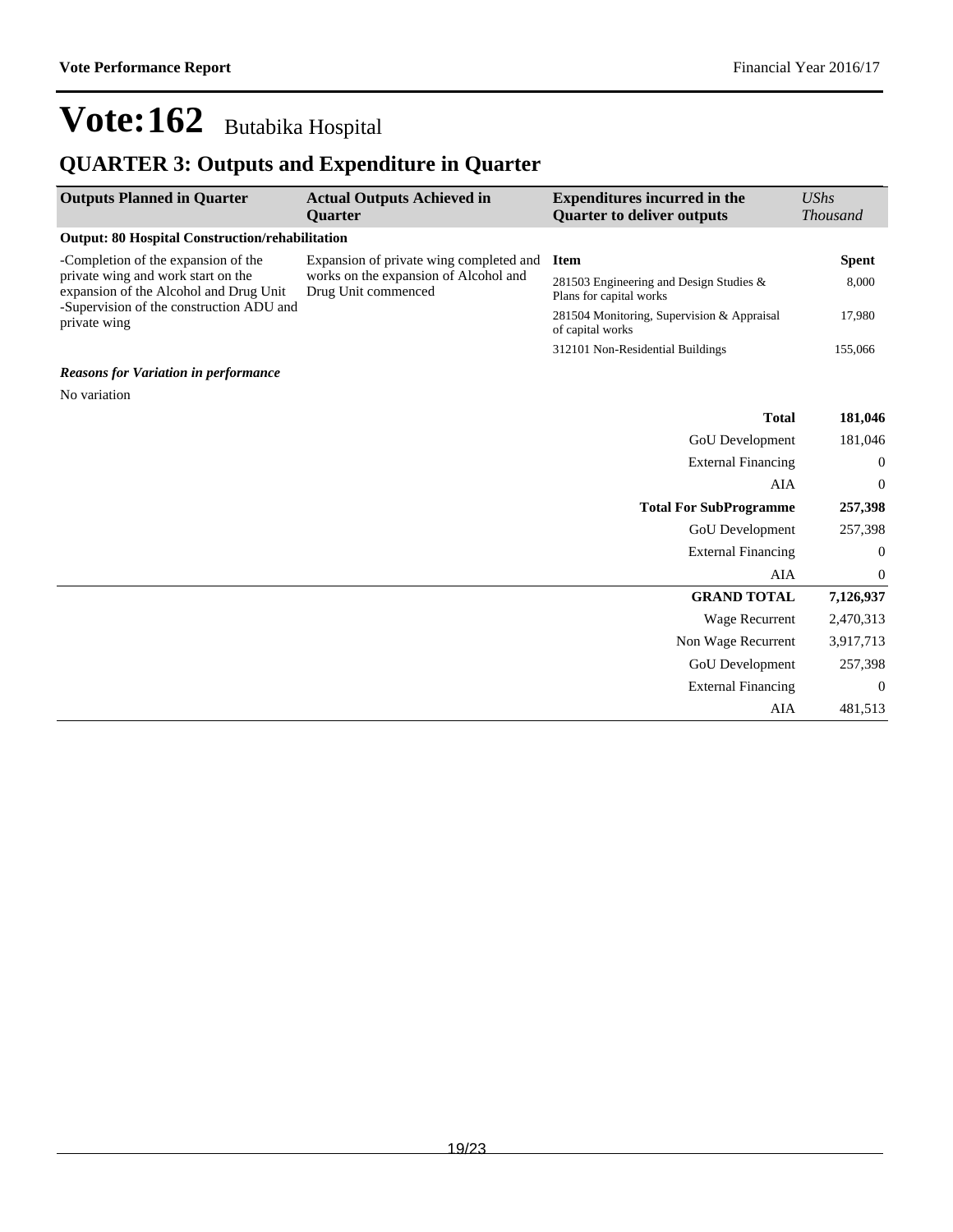### **QUARTER 4: Revised Workplan**

*UShs Thousand* **Planned Outputs for the Quarter Estimated Funds Available in Quarter (from balance brought forward and actual/expected releaes)**

#### **Program: 55 Provision of Specialised Mental Health Services**

*Recurrent Programmes*

#### **Subprogram: 01 Management**

*Outputs Provided*

#### **Output: 01 Administration and Management**

| Salaries and allowances paid. Utilities paid. Hospital<br>infrastructure and grounds maintained. Vehicles, machinery<br>and equipment maintained. Staff trained. | <b>Item</b>                                                 | <b>Balance b/f</b> | <b>New Funds</b> | Total          |
|------------------------------------------------------------------------------------------------------------------------------------------------------------------|-------------------------------------------------------------|--------------------|------------------|----------------|
|                                                                                                                                                                  | 211101 General Staff Salaries                               | 376,089            | $\mathbf{0}$     | 376,089        |
|                                                                                                                                                                  | 211103 Allowances                                           | 43,308             | $\boldsymbol{0}$ | 43,308         |
|                                                                                                                                                                  | 212102 Pension for General Civil Service                    | 69                 | $\mathbf{0}$     | 69             |
|                                                                                                                                                                  | 213001 Medical expenses (To employees)                      | 1,158              | $\mathbf{0}$     | 1,158          |
|                                                                                                                                                                  | 213002 Incapacity, death benefits and funeral expenses      | 2,385              | $\boldsymbol{0}$ | 2,385          |
|                                                                                                                                                                  | 213004 Gratuity Expenses                                    | 5,009              | $\boldsymbol{0}$ | 5,009          |
|                                                                                                                                                                  | 221001 Advertising and Public Relations                     | 1,249              | $\mathbf{0}$     | 1,249          |
|                                                                                                                                                                  | 221002 Workshops and Seminars                               | 1,499              | $\bf{0}$         | 1,499          |
|                                                                                                                                                                  | 221003 Staff Training                                       | 1,829              | $\boldsymbol{0}$ | 1,829          |
|                                                                                                                                                                  | 221008 Computer supplies and Information Technology<br>(IT) | 4,357              | $\boldsymbol{0}$ | 4,357          |
|                                                                                                                                                                  | 221009 Welfare and Entertainment                            | 2,053              | $\boldsymbol{0}$ | 2,053          |
|                                                                                                                                                                  | 221011 Printing, Stationery, Photocopying and Binding       | 210                | $\boldsymbol{0}$ | 210            |
|                                                                                                                                                                  | 221016 IFMS Recurrent costs                                 | 220                | $\mathbf{0}$     | 220            |
|                                                                                                                                                                  | 221017 Subscriptions                                        | 1,600              | $\mathbf{0}$     | 1,600          |
|                                                                                                                                                                  | 223004 Guard and Security services                          | 2,424              | $\boldsymbol{0}$ | 2,424          |
|                                                                                                                                                                  | 223005 Electricity                                          | 4                  | $\mathbf{0}$     | $\overline{4}$ |
|                                                                                                                                                                  | 223007 Other Utilities- (fuel, gas, firewood, charcoal)     | 466                | $\mathbf{0}$     | 466            |
|                                                                                                                                                                  | 224004 Cleaning and Sanitation                              | 20,226             | $\boldsymbol{0}$ | 20,226         |
|                                                                                                                                                                  | 227002 Travel abroad                                        | 5,864              | $\mathbf{0}$     | 5,864          |
|                                                                                                                                                                  | 228001 Maintenance - Civil                                  | 492                | $\mathbf{0}$     | 492            |
|                                                                                                                                                                  | 228002 Maintenance - Vehicles                               | 1,688              | $\boldsymbol{0}$ | 1,688          |
|                                                                                                                                                                  | 228003 Maintenance - Machinery, Equipment & Furniture       | 26,920             | $\boldsymbol{0}$ | 26,920         |
|                                                                                                                                                                  | 228004 Maintenance – Other                                  | 9,171              | $\mathbf{0}$     | 9,171          |
|                                                                                                                                                                  | <b>Total</b>                                                | 508,290            | $\boldsymbol{0}$ | 508,290        |
|                                                                                                                                                                  | <b>Wage Recurrent</b>                                       | 376,089            | 0                | 376,089        |
|                                                                                                                                                                  | <b>Non Wage Recurrent</b>                                   | 676,855            | 0                | 676,855        |
|                                                                                                                                                                  | AIA                                                         | 66,082             | 0                | 66,082         |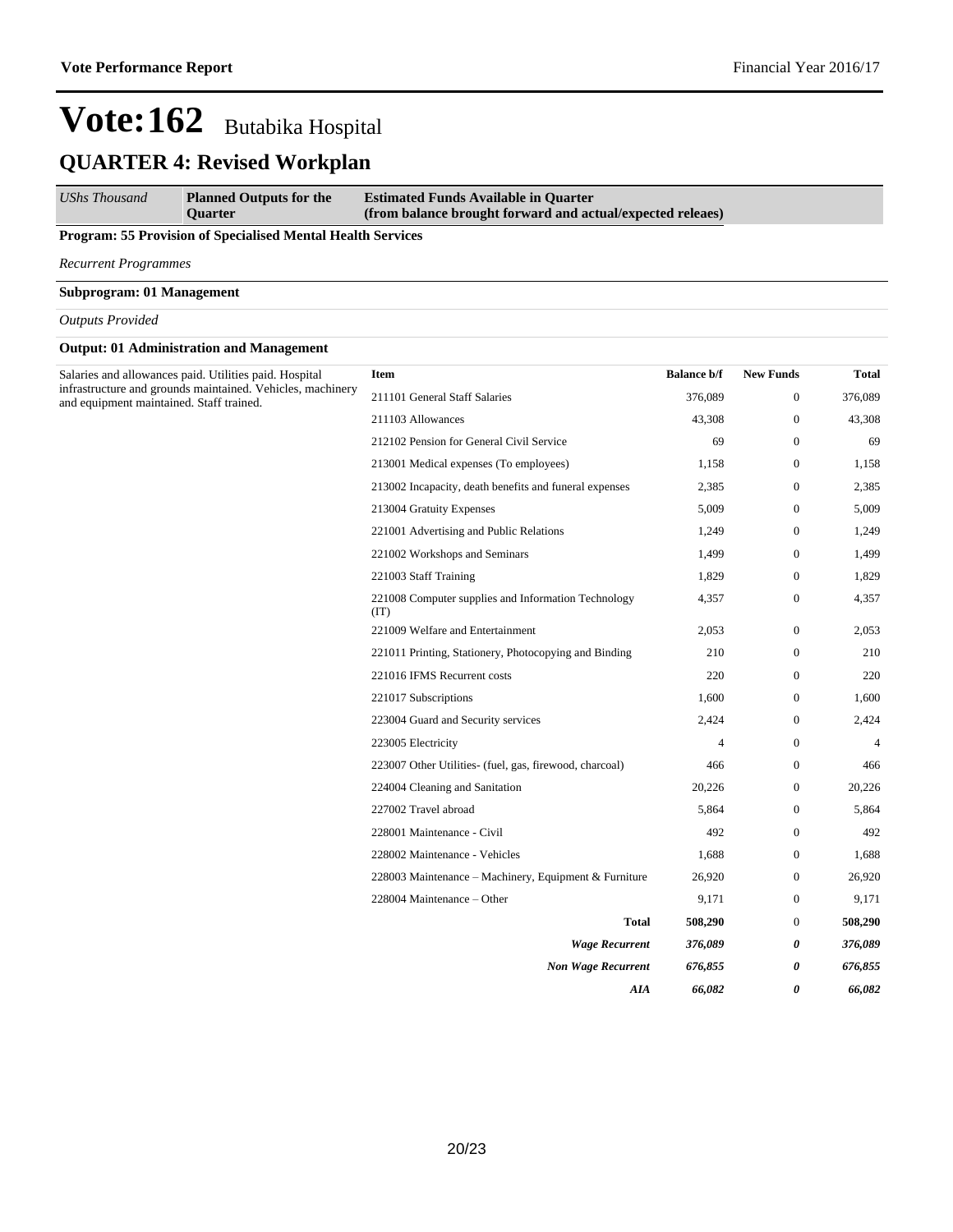## **Vote:162** Butabika Hospital **QUARTER 4: Revised Workplan**

| (from balance brought forward and actual/expected releaes) |         |                     |           |
|------------------------------------------------------------|---------|---------------------|-----------|
|                                                            |         |                     |           |
| <b>Balance b/f</b>                                         |         | <b>New Funds</b>    | Total     |
|                                                            | 63      | $\Omega$            | 63        |
|                                                            | 319     | $\overline{0}$      | 319       |
| 213002 Incapacity, death benefits and funeral expenses     | 25      | $\overline{0}$      | 25        |
|                                                            | 4.008   | $\Omega$            | 4,008     |
|                                                            | 661     | $\overline{0}$      | 661       |
|                                                            | 7,718   | $\Omega$            | 7,718     |
|                                                            | 97,738  | $\overline{0}$      | 97,738    |
| 221011 Printing, Stationery, Photocopying and Binding      | 4,717   | $\overline{0}$      | 4,717     |
|                                                            | 800     | $\overline{0}$      | 800       |
|                                                            | 1,900   | $\overline{0}$      | 1,900     |
|                                                            | 28,397  | $\overline{0}$      | 28,397    |
|                                                            | 7,000   | $\Omega$            | 7,000     |
|                                                            | 2,652   | $\overline{0}$      | 2,652     |
|                                                            | 2,023   | $\overline{0}$      | 2,023     |
| 228003 Maintenance – Machinery, Equipment & Furniture      | 6,595   | $\overline{0}$      | 6,595     |
| <b>Total</b>                                               | 164,616 | $\overline{0}$      | 164,616   |
| <b>Wage Recurrent</b>                                      | 0       | 0                   | $\theta$  |
| <b>Non Wage Recurrent</b>                                  |         | 0                   | 1,059,763 |
| AIA                                                        |         | 0                   | 53,730    |
|                                                            |         | 1,059,763<br>53,730 |           |

| One short term research desserminated | Item                 |                           | <b>Balance b/f</b> | <b>New Funds</b> | <b>Total</b> |
|---------------------------------------|----------------------|---------------------------|--------------------|------------------|--------------|
|                                       | 227002 Travel abroad |                           | 4,500              | $\theta$         | 4,500        |
|                                       |                      | <b>Total</b>              | 4,500              | $\theta$         | 4,500        |
|                                       |                      | <b>Wage Recurrent</b>     | 0                  | 0                | 0            |
|                                       |                      | <b>Non Wage Recurrent</b> | 26,250             | 0                | 26,250       |
|                                       |                      | AIA                       | 0                  | 0                | 0            |

#### **Output: 04 Specialised Outpatient and PHC Services Provided**

| 8,000 mental (Mental Health clinic, Child Mental Health)<br>Clinic, Alcohol and Drug Clinic, Trauma unit) and 10,000<br>Medical (general, Dental, Orthopedic, Immunization, Family<br>planning, HIV/AIDS, TB, STD, Eye clinic, Theatre/minor)<br>outpatients attended to | Item                                                  | <b>Balance b/f</b> | <b>New Funds</b> | Total    |
|--------------------------------------------------------------------------------------------------------------------------------------------------------------------------------------------------------------------------------------------------------------------------|-------------------------------------------------------|--------------------|------------------|----------|
|                                                                                                                                                                                                                                                                          | 221002 Workshops and Seminars                         | 899                | $\mathbf{0}$     | 899      |
|                                                                                                                                                                                                                                                                          | 221007 Books, Periodicals & Newspapers                | 400                | $\mathbf{0}$     | 400      |
|                                                                                                                                                                                                                                                                          | 221011 Printing, Stationery, Photocopying and Binding | 430                | $\mathbf{0}$     | 430      |
|                                                                                                                                                                                                                                                                          | <b>Total</b>                                          | 1.729              | $\mathbf{0}$     | 1.729    |
|                                                                                                                                                                                                                                                                          | <b>Wage Recurrent</b>                                 | 0                  | 0                | $\theta$ |
|                                                                                                                                                                                                                                                                          | <b>Non Wage Recurrent</b>                             | 914                | 0                | 914      |
|                                                                                                                                                                                                                                                                          | AIA                                                   | $\theta$           | 0                | $\theta$ |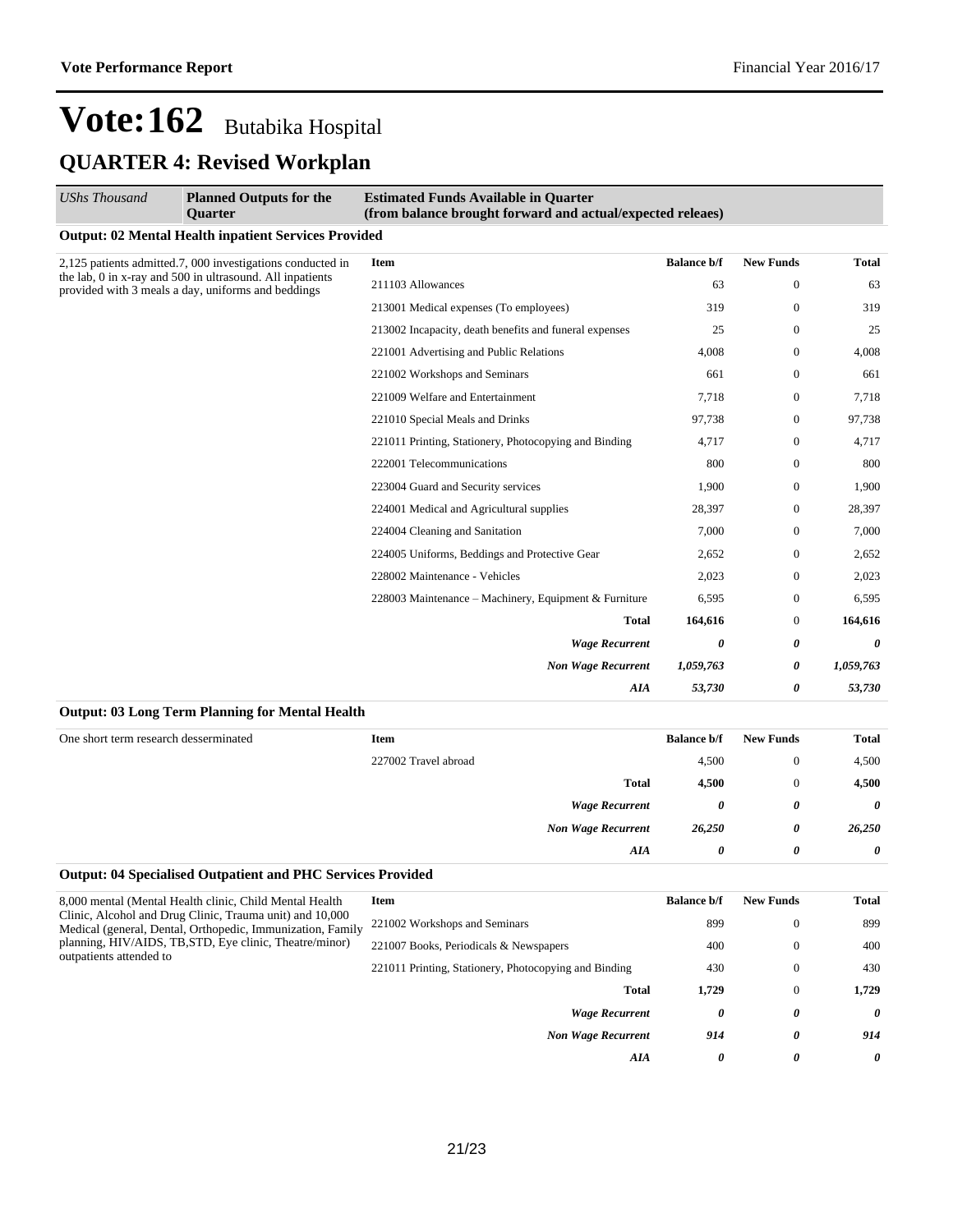## **QUARTER 4: Revised Workplan**

| <b>UShs Thousand</b>                                          | <b>Planned Outputs for the</b><br><b>Quarter</b>                             | <b>Estimated Funds Available in Quarter</b><br>(from balance brought forward and actual/expected releaes) |                    |                  |              |
|---------------------------------------------------------------|------------------------------------------------------------------------------|-----------------------------------------------------------------------------------------------------------|--------------------|------------------|--------------|
|                                                               | <b>Output: 05 Community Mental Health Services and Technical Supervision</b> |                                                                                                           |                    |                  |              |
| 15 outreach clinics conducted, 800 patients seen, 6 visits to |                                                                              | Item                                                                                                      | <b>Balance b/f</b> | <b>New Funds</b> | <b>Total</b> |
| regional mental units, and 225 patients resettled             | 211103 Allowances                                                            | 8                                                                                                         | $\boldsymbol{0}$   | 8                |              |
|                                                               |                                                                              | 221001 Advertising and Public Relations                                                                   | 270                | $\mathbf{0}$     | 270          |
|                                                               |                                                                              | 221003 Staff Training                                                                                     | 5,000              | $\mathbf{0}$     | 5,000        |
|                                                               |                                                                              | 228002 Maintenance - Vehicles                                                                             | 7,193              | $\theta$         | 7,193        |
|                                                               |                                                                              | <b>Total</b>                                                                                              | 12,470             | $\theta$         | 12,470       |
|                                                               |                                                                              | <b>Wage Recurrent</b>                                                                                     | 0                  | 0                | 0            |
|                                                               |                                                                              | <b>Non Wage Recurrent</b>                                                                                 | 30,166             | 0                | 30,166       |
|                                                               |                                                                              | AIA                                                                                                       | 0                  | 0                | 0            |
| <b>Output: 06 Immunisation Services</b>                       |                                                                              |                                                                                                           |                    |                  |              |
| 500 Children immunised                                        |                                                                              | <b>Item</b>                                                                                               | <b>Balance b/f</b> | <b>New Funds</b> | Total        |
|                                                               |                                                                              | 211103 Allowances                                                                                         | 25                 | $\mathbf{0}$     | 25           |
|                                                               |                                                                              | <b>Total</b>                                                                                              | 25                 | $\boldsymbol{0}$ | 25           |
|                                                               |                                                                              | <b>Wage Recurrent</b>                                                                                     | 0                  | 0                | 0            |
|                                                               |                                                                              | <b>Non Wage Recurrent</b>                                                                                 | 0                  | 0                | 0            |
|                                                               |                                                                              | AIA                                                                                                       | 0                  | 0                | 0            |
|                                                               | <b>Subprogram: 02 Internal Audit Section</b>                                 |                                                                                                           |                    |                  |              |
| <b>Outputs Provided</b>                                       |                                                                              |                                                                                                           |                    |                  |              |
|                                                               | <b>Output: 01 Administration and Management</b>                              |                                                                                                           |                    |                  |              |
|                                                               | Performance of controls in place Monitored, conformity of                    | <b>Item</b>                                                                                               | <b>Balance b/f</b> | <b>New Funds</b> | Total        |
|                                                               | procurement and financial regulations Monitored                              | 211101 General Staff Salaries                                                                             | 2,651              | $\boldsymbol{0}$ | 2,651        |
|                                                               |                                                                              | <b>Total</b>                                                                                              | 2,651              | $\boldsymbol{0}$ | 2,651        |
|                                                               |                                                                              | <b>Wage Recurrent</b>                                                                                     | 2,651              | 0                | 2,651        |
|                                                               |                                                                              | <b>Non Wage Recurrent</b>                                                                                 | 0                  | 0                | 0            |
|                                                               |                                                                              | AIA                                                                                                       | 0                  | 0                | 0            |
| <b>Development Projects</b>                                   |                                                                              |                                                                                                           |                    |                  |              |
|                                                               | Project: 0911 Butabika and health cente remodelling/construction             |                                                                                                           |                    |                  |              |
| <b>Capital Purchases</b>                                      |                                                                              |                                                                                                           |                    |                  |              |
|                                                               | Output: 77 Purchase of Specialised Machinery & Equipment                     |                                                                                                           |                    |                  |              |
|                                                               | Procurement of biosafety cabinet and other assorted medical Item             |                                                                                                           | <b>Balance b/f</b> | <b>New Funds</b> | <b>Total</b> |
| equipment                                                     |                                                                              | 312202 Machinery and Equipment                                                                            | 100,000            | $\boldsymbol{0}$ | 100,000      |
|                                                               |                                                                              | <b>Total</b>                                                                                              | 100,000            | $\mathbf{0}$     | 100,000      |
|                                                               |                                                                              | <b>GoU</b> Development                                                                                    | 100,000            | 0                | 100,000      |
|                                                               |                                                                              | <b>External Financing</b>                                                                                 | 0                  | 0                | 0            |
|                                                               |                                                                              | AIA                                                                                                       | 0                  | 0                | 0            |